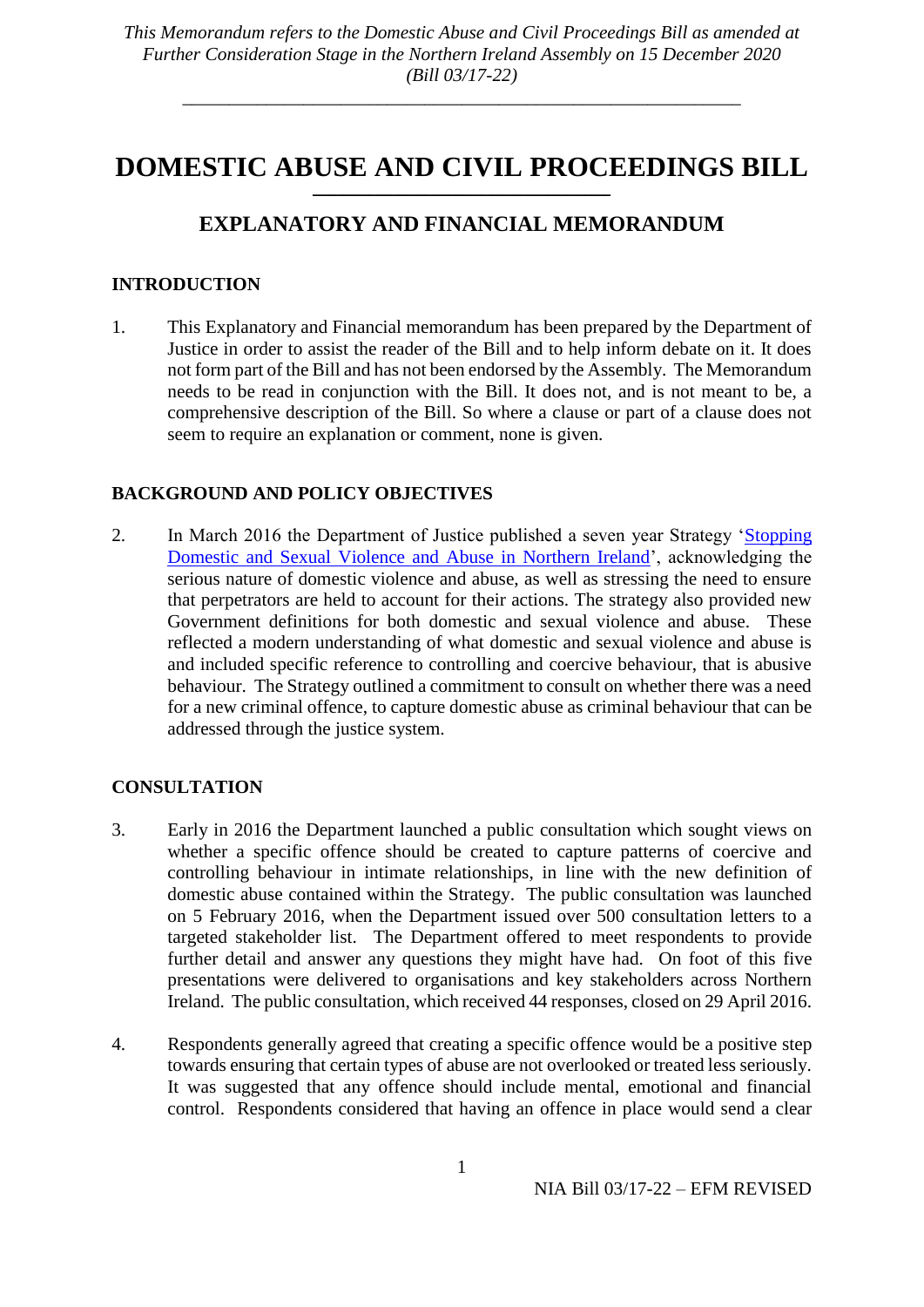\_\_\_\_\_\_\_\_\_\_\_\_\_\_\_\_\_\_\_\_\_\_\_\_\_\_\_\_\_\_\_\_\_\_\_\_\_\_\_\_\_\_\_\_\_\_\_\_\_\_\_\_\_\_\_\_\_\_\_\_

message that domestic abuse in all its forms is a crime and will not be tolerated in society.

- 5. They recommended that the offence created should reflect the unique and specific nature of domestic violence and abuse. Respondents suggested that any new offence should reflect and recognise the course of conduct and pattern of behaviour involved. They were also of the view that an offence will provide the police with the opportunity to intervene early and perhaps stop the escalation of domestic abuse.
- 6. Respondents advocated a holistic approach to capturing evidence and proposed that innovative approaches should be considered to assist in building a portfolio of evidence for domestic abuse cases. It was highlighted that the offence in Northern Ireland should encapsulate situations where ex-partners are continuing to exert coercive control over their victim, even after separation.
- 7. A range of respondents stressed the need for a strong sentencing regime with the offence, to reflect the seriousness of domestic abuse/coercive and controlling behaviour and the significant adverse impact this type of abuse has on victims. All relevant consultation documentation, including the consultation paper, equality screening form and report on the summary of responses can be accessed through the Department of Justice website at [www.justice-ni.gov.uk/consultations/domestic-abuse-offence-and](file:///C:/Users/2334412/AppData/Local/Microsoft/Windows/INetCache/Content.Outlook/AV1E9X6I/www.justice-ni.gov.uk/consultations/domestic-abuse-offence-and-domestic-violence-disclosure-scheme)[domestic-violence-disclosure-scheme.](file:///C:/Users/2334412/AppData/Local/Microsoft/Windows/INetCache/Content.Outlook/AV1E9X6I/www.justice-ni.gov.uk/consultations/domestic-abuse-offence-and-domestic-violence-disclosure-scheme)
- 8. DOJ officials provided the Justice Committee with written and oral briefings on the outcome of the public consultation in late October 2016. During the oral briefing the Committee expressed their support for the creation of a new robust offence to capture patterns of domestic abuse.
- 9. In addition to the above, in 2019, the Department consulted on options for legislation to protect victims of domestic abuse from being cross-examined by perpetrators in person in family proceedings. The consultation began on 31 July and closed on 24 September, although four organisations requested and were given further time to respond. Twenty responses were received.
- 10. The majority of respondents indicated strong support for an absolute statutory prohibition on cross-examination in person in family proceedings where a party has been convicted of, given a caution for, or is charged with a specified criminal offence against the witness to be cross-examined, and where an 'on-notice protective injunction' is in force against a party for the protection of the witness to be crossexamined. Half of the respondents (a majority of those who answered the particular question), suggested additional circumstances in which there should be an absolute prohibition.
- 11. The majority also strongly agreed that a court hearing family proceedings should have a discretionary power to prevent cross-examination in person where an absolute prohibition does not apply; and that, where a party is prohibited from carrying out cross-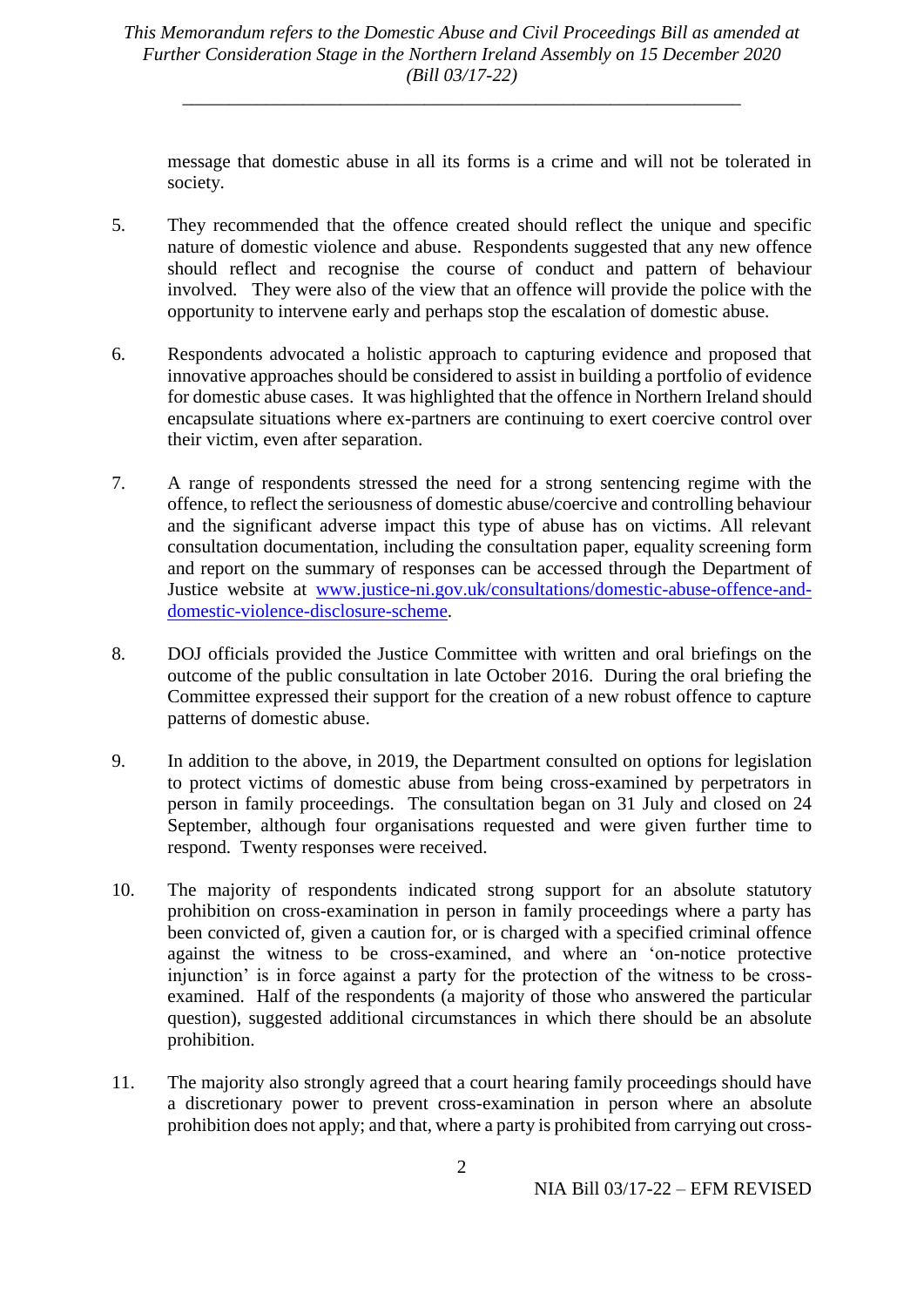examination, there should be provision for a court to appoint a publicly funded legal representative to carry out the cross-examination instead.

## **OPTIONS CONSIDERED**

- 12. In exploring potential options officials have conducted benchmarking with other jurisdictions, in particular England, Wales and Scotland. The domestic abuse offence was not in place in the Republic of Ireland at the time of policy development.
- 13. There were four options considered, following the public consultation, on creating a specific domestic abuse offence:

**Option 1:** Status quo, this would involve making no changes to the legislative framework that is already in place.

**Option 2:** Creating a statutory aggravator of domestic abuse, this would enable an offence to be aggravated by constituting domestic abuse.

**Option 3:** Creating a new offence of domestic abuse.

**Option 4:** Introducing a Domestic Abuse Bill which would include:

- a domestic abuse offence;

- a statutory aggravator (that would apply in domestic abuse-related cases involving other offences);

- child aggravators (which would apply to the domestic abuse offence where the victim is under 18 or a where a child sees, hears or is present during an incident of abuse or they are used to abuse the connected person);

- extra-territorial jurisdiction for the offence; and

- a range of measures to reduce the potential for an individual to be further victimised during criminal proceedings.

**Option 1** does not recognise the need to change the legislative framework to reflect the experience of victims and survivors of domestic violence and abuse in law nor identify the repetitive nature of this type of abuse.

**Option 2** acknowledges that there is a need to recognise domestic abuse in law and provides for a statutory aggravation that an offence is aggravated by constituting abuse of a partner, expartner or family member. The aggravation could attract an enhanced sentence to a standard offence. However this option will not recognise the repetitive nature and cumulative effect of domestic abuse.

**Option 3** recognises the victim's experiences in law. It reflects the repetitive nature of domestic violence and abuse as well as the cumulative effect it can have.

**Option 4** is a combination of Options 2 and 3. It recognises the victim's experience in law, and also provides flexibility to progress cases both under an offence and with an associated aggravator without artificially grouping charges together. It will also provide for a range of measures associated with the offence, to reduce the potential for an individual to be further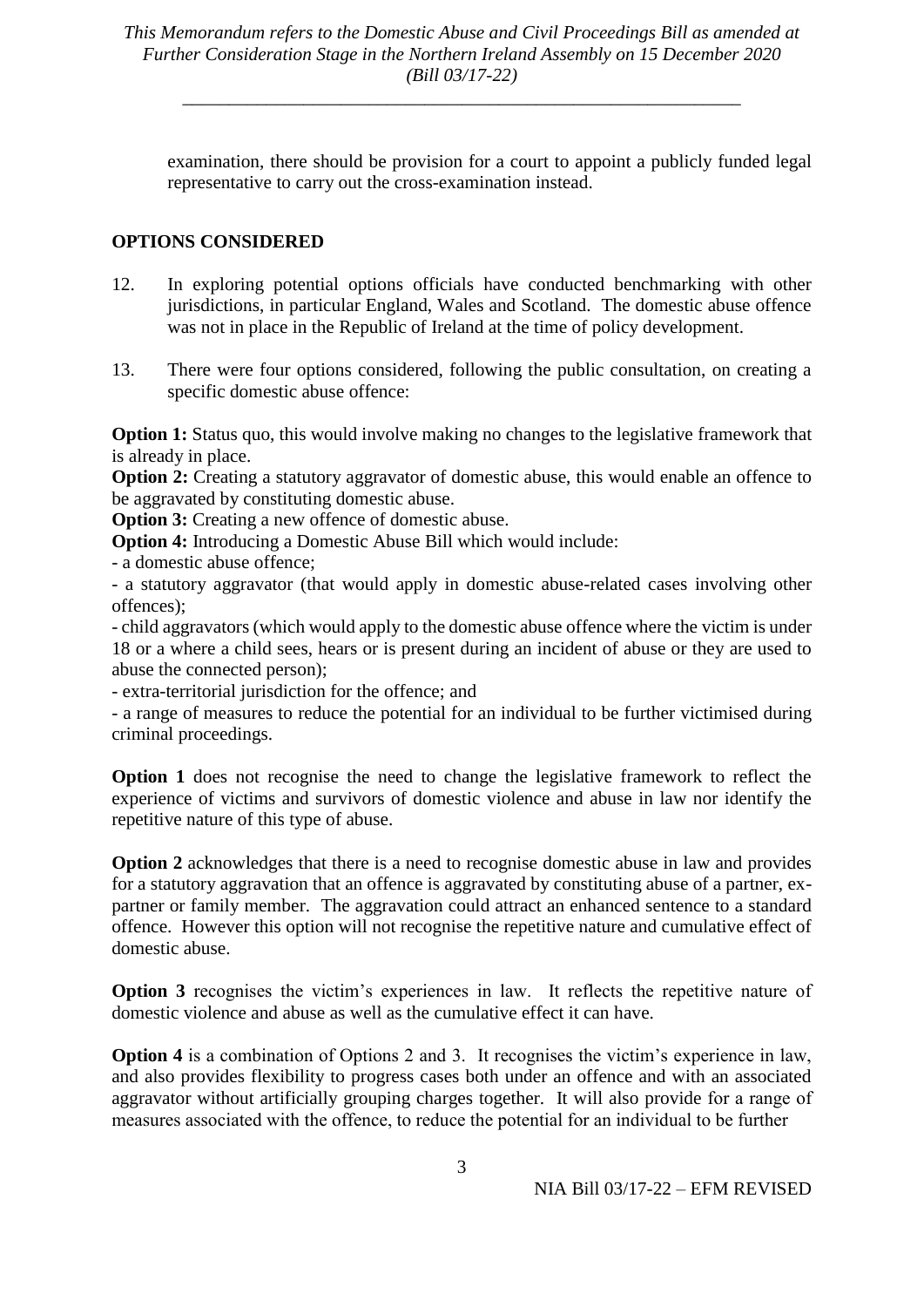\_\_\_\_\_\_\_\_\_\_\_\_\_\_\_\_\_\_\_\_\_\_\_\_\_\_\_\_\_\_\_\_\_\_\_\_\_\_\_\_\_\_\_\_\_\_\_\_\_\_\_\_\_\_\_\_\_\_\_\_

victimised during criminal proceedings. In addition, it will ensure compliance with the Istanbul Convention (which requires a domestic abuse offence to be created for Northern Ireland and for extra-territorial jurisdiction (ETJ)) to be extended to this.

- 14. In relation to prohibiting cross-examination by perpetrators in person in family proceedings, the Department considered the options of (i) the status quo (no specific legislative provision), (ii) providing for an absolute prohibition on cross-examination in person by parties to family proceedings in specified circumstances; and (iii) providing a discretionary power for the court to prohibit cross-examination in person.
- 15. Option (i) would not sufficiently protect victims of domestic abuse from being crossexamined in person by the (alleged) perpetrator and in particular, would not allow the court to appoint a legal representative to carry out cross-examination instead. Options (ii) and (iii) together would best protect victims of domestic abuse by providing for an absolute prohibition in some cases whilst giving the court a power to prevent crossexamination in person in any cases where the automatic prohibition does not apply; while a power for the Department to specify evidence of abuse that, if adduced, would also lead to a prohibition would address the strong support in the consultation for extending the scope of circumstances in which there should be an absolute prohibition. In prohibiting cross-examination in person, it was considered necessary, to protect the Article 6 rights (right to a fair trial) of the party subject to the prohibition, to provide for the court to appoint a legal representative to carry out the cross-examination instead.

#### **OVERVIEW**

16. The Bill contains 41 clauses and is divided into three parts. Part one deals with domestic abuse (an offence and aggravation) and amendments and guidance. It is separated into three chapters. Part two deals with cross-examination in family proceedings. Part three deals with commencement and the short title of the Bill.

## **Part 1, Chapter 1 – Offence of Domestic Abuse**

- 17. This gives effect to the intention to improve the operation of the justice system by creating an offence that recognises the experience of victims, the repetitive nature of abusive behaviour and the potential cumulative effect of domestic abuse.
- 18. It includes the creation of a new domestic abuse offence, two child aggravators associated with that offence, a defence on the grounds of reasonableness, extraterritorial jurisdiction for the new offence, an exception where someone has parental responsibility for a child, alternative offences for conviction and a penalty for the new offence.
- 19. The Bill will recognise in law that domestic abuse is often a course of behaviour which takes place over a period of time. The course of behaviour can consist of psychological and emotional abuse which either cannot be prosecuted or, at the very least, can be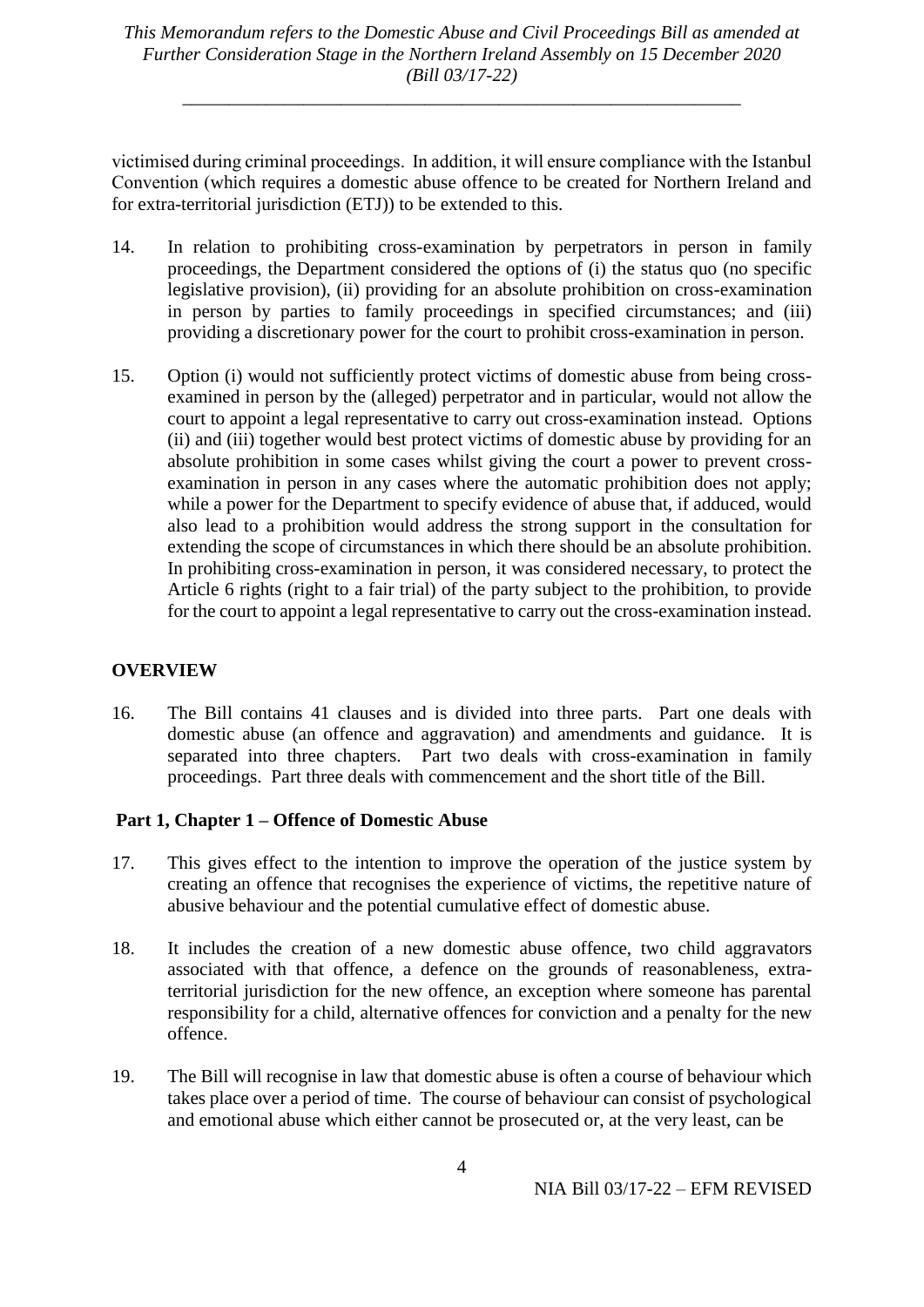inherently challenging to prosecute under existing laws, as well as physical violence and threats which can be prosecuted under existing laws. The new domestic abuse offence will cover partners (including those in an intimate personal relationship), expartners and family members. For the purpose of this Explanatory and Financial Memorandum these will be referred to as partner/connected person.

- 20. By enabling a range of domestic abuse incidents, which take place over a period of time, to be prosecuted as a single course of behaviour within a new offence, the criminal law will better reflect how victims actually experience such abuse. The Bill will also ensure that a course of behaviour of entirely non-physical abuse of a person's partner/connected person is criminalised.
- 21. The Bill recognises the adverse effect abuse can have on children by including aggravations which will apply to the domestic abuse offence where the victim is under 18 or where a child sees, hears or is present during an incident of abuse or they are used to abuse the connected person, or a reasonable person would consider the abusive behaviour to adversely affect the child – enabling the sentencing to be increased up to the maximum available. The Bill also makes provision that a child cruelty offence will apply in relation to non-physical ill-treatment of a child.

## **Part 1, Chapter 2 – Aggravation as to Domestic Abuse**

22. The Bill also provides for a statutory aggravation that an offence, other than the domestic abuse offence, is aggravated by constituting abuse of a partner/connected person where the person convicted of the offence either intended to cause, or else was reckless as to whether their actions would cause, physical or psychological harm to that person.

#### **Part 1, Chapter 3 – Miscellaneous Provision**

- 23. Along with the introduction of the new domestic abuse offence, the statutory aggravator and child aggravator a number of associated reforms to criminal procedure, evidence and sentencing are included within the Bill. These reforms are intended to reduce the possibility of an accused person using the processes of the justice system to further exert control and influence over their partner/connected person and will help to minimise the trauma for them while ensuring the proper administration of justice is achieved. The Bill also make provision for increased access to legal aid in primary family law proceedings for victims of abuse to help reduce the financial burden of settling the position of the care of their children through the courts, and to mitigate the risk of these proceedings being used as another way to perpetuate abuse.
- 24. The Chapter also makes provision in relation to a number of measures to improve the support and protection of victims as well as the operation of the Act. This includes the provision of interim protection measures to those affected by domestic abuse as well as powers to enable information to be shared with schools where there has been a domestic abuse incident affecting a child. The Bill also provides for the training of those involved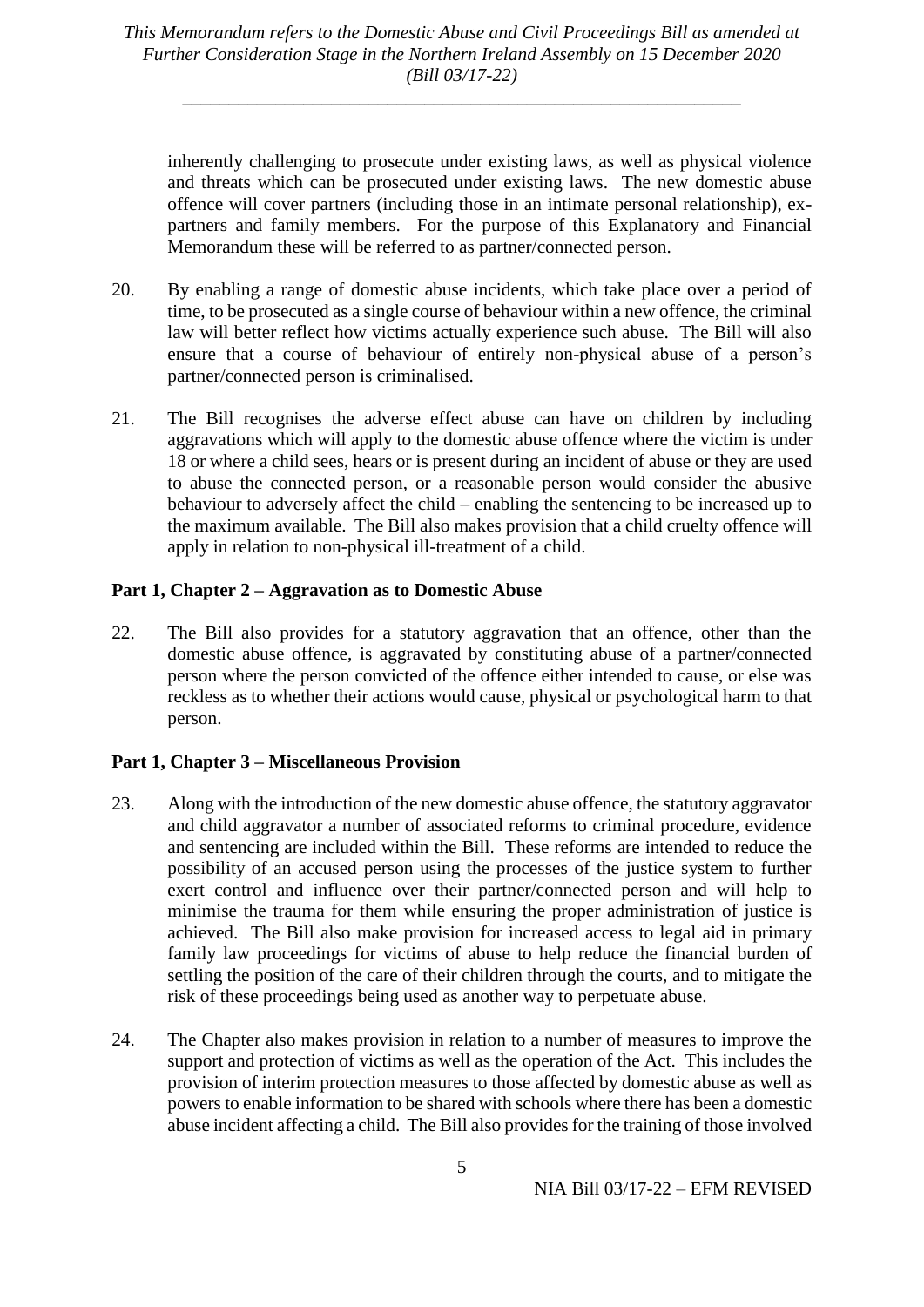in domestic abuse cases, data collection in relation to the new offence, an independent oversight function and reporting on the operation of the Act.

## **Part 2 – Provision for Civil Proceedings**

## **Residence and contact orders.**

25. The Bill amends the Children (Northern Ireland) Order 1995 to require a court considering an application for a residence or contact order, to consider any conviction of the party applying for the order for a domestic abuse offence involving the child.

## **Prohibition of cross-examination in person.**

- 26. The Bill prohibits, in family proceedings, cross-examination in person by a party who has been convicted of, given a caution for, or is charged with a specified offence, of a witness who is the victim, or alleged victim, of that offence; and by a party against whom an on-notice injunctive order is in force for the protection of a witness. It also creates a power for the Department to specify evidence of domestic abuse that, if adduced by a party to family proceedings, would prohibit cross-examination in person by a party to whom the evidence relates. The Bill further gives a court a discretionary power to direct that a party may not cross-examine in person, if it considers that such cross-examination is likely to diminish the quality of evidence or cause significant distress to the witness to be cross-examined.
- 27. Where cross-examination is prohibited, the Bill makes provision enabling the court to appoint a legal representative to conduct the cross-examination on behalf of the party prohibited from so doing, the cost of which will be paid by the Department of Justice. It also allows the Department to issue guidance in connection with the role of the appointed legal representative.

## **COMMENTARY ON CLAUSES**

## **Part 1, Chapter 1 – Offence of Domestic Abuse**

## **Clause 1: The domestic abuse offence**

This clause makes it an offence for a person to engage in a course of behaviour (defined in clause 4(4) as behaviour on at least two occasions) which is abusive of another person with whom they are at the time of the course of behaviour personally connected. Clause 5 defines what two people are personally connected. For the purpose of this commentary, these personally connected persons will be referred to as "the accused" and their "partner/connected person".

Subsection (2) provides that the offence is subject to two further conditions being met. The first of these conditions is that a reasonable person would consider that the course of behaviour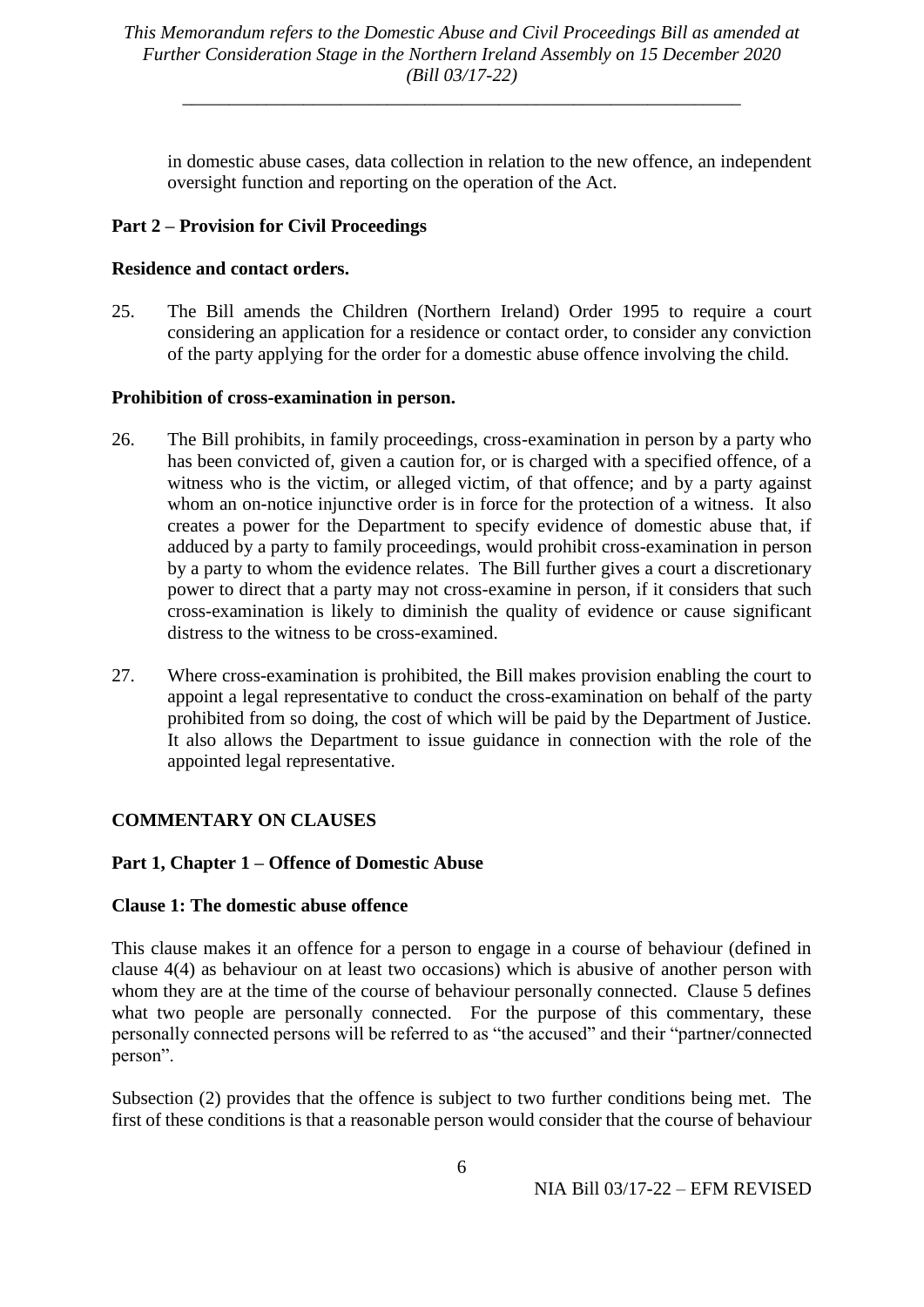\_\_\_\_\_\_\_\_\_\_\_\_\_\_\_\_\_\_\_\_\_\_\_\_\_\_\_\_\_\_\_\_\_\_\_\_\_\_\_\_\_\_\_\_\_\_\_\_\_\_\_\_\_\_\_\_\_\_\_\_

would be likely to cause the partner/connected person to suffer physical or psychological harm, which includes fear, alarm and distress (see subsection (3)). The court would be entitled to take account of the circumstances of the case, for example any particular vulnerability of the partner/connected person, in considering whether the accused's behaviour would be likely to cause them to suffer physical or psychological harm.

The second of these conditions is that the accused must either intend that the behaviour causes their partner/connected person to suffer harm or is reckless as to this. This condition could be met in a reckless situation where, for example, the accused is persistently verbally abusive and demeaning towards their partner/connected person but claims that they did not intend the behaviour to cause harm.

#### **Clause 2: What amounts to abusive behaviour**

This clause sets out what constitutes abusive behaviour for the purpose of the offence. The description is non-exhaustive and it therefore remains open to the court to determine in any individual case that the accused's behaviour was abusive in some other way, beyond the ways described.

Subsection (2) provides that abusive behaviour includes conduct which is violent or threatening (including both physical and sexual violence). Subsection (2) also covers behaviour directed at an individual, their child or any other person where the purpose of the behaviour is to have certain effects on the partner/connected person or where a reasonable person would consider it likely to have one or more of the effects.

Subsection (3) sets out, in connection with this latter aspect of the offence, the relevant effects that can indicate that behaviour is abusive. This is intended to ensure that, for example, psychological abuse, or controlling or coercive behaviour that could not currently be prosecuted under existing offences, falls within the definition of abusive behaviour (as well as violent or threatening behaviour).

Subsection (3)(a) deals with behaviour which makes the partner/connected person dependent on or subordinate to the accused. This could include, for example, preventing the partner/connected person from having access to money, forcing them to leave their job or education, taking charge of household decision-making to the exclusion of them or treating them as a domestic slave.

Subsection (3)(b) covers behaviour which has the effect of isolating a person from friends, family members or other sources of social interaction or support. This could include, for example, controlling a partner's or connected person's movements; access to their phone or other forms of communication; not allowing visits from or to the partner's or connected person's friends or family, or deliberately failing to pass on messages from friends or family.

Subsection (3)(c) refers to behaviour which has the effect of controlling, regulating or monitoring the day-to-day activities of a partner/connected person. This could include, for example, checking their phone, e-mail or social media use, controlling what clothes they can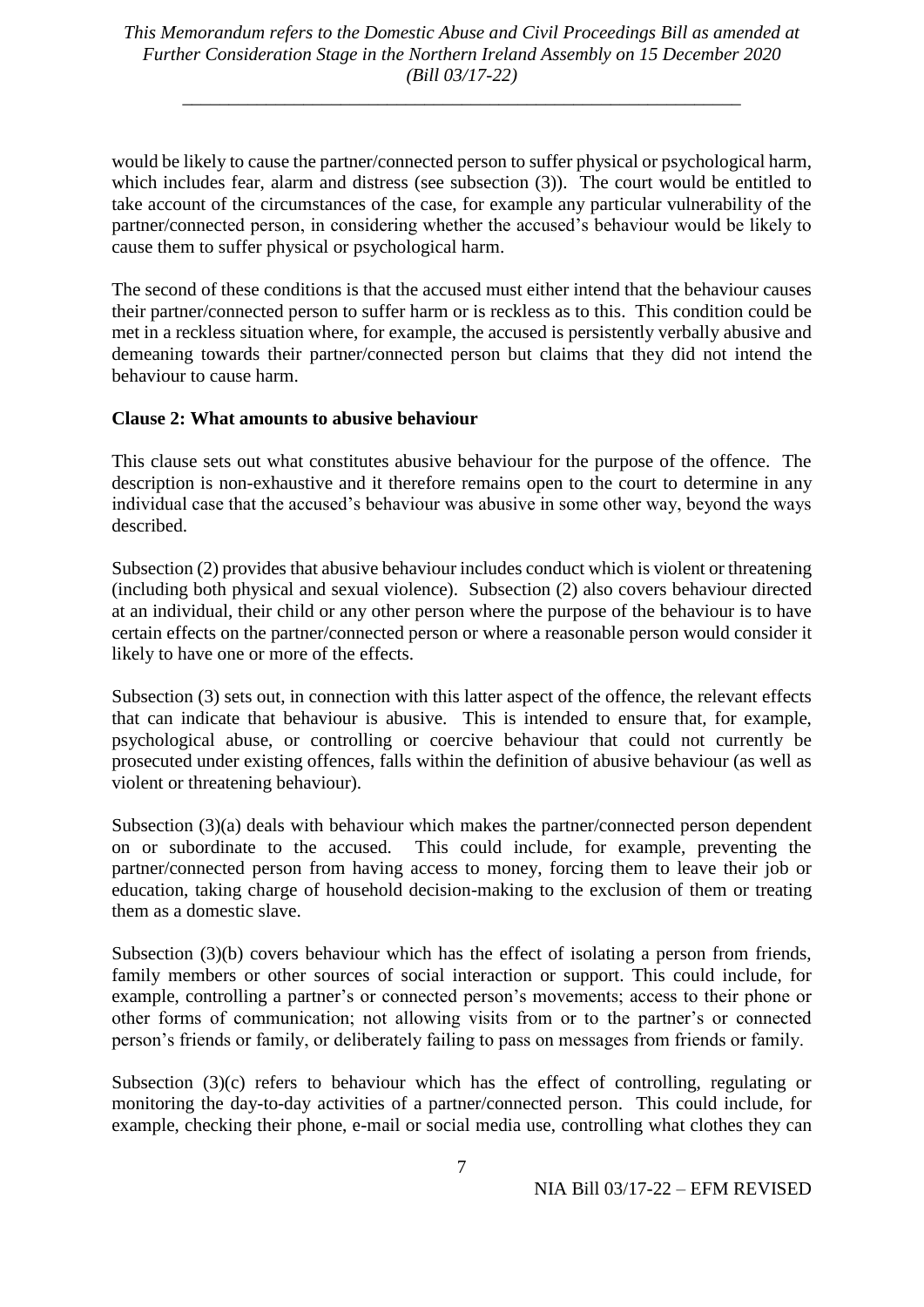\_\_\_\_\_\_\_\_\_\_\_\_\_\_\_\_\_\_\_\_\_\_\_\_\_\_\_\_\_\_\_\_\_\_\_\_\_\_\_\_\_\_\_\_\_\_\_\_\_\_\_\_\_\_\_\_\_\_\_\_

or cannot wear, or placing unreasonable requirements on them, for example, to prepare meals in a particular way at a particular time every day or to answer the phone within three rings.

Subsection (3)(d) deals with behaviour which has the effect of depriving or restricting the freedom of action of a partner/connected person. This addresses behaviour which strips that person of their autonomy, for example, preventing them from attending work or college, preventing them from leaving the house alone, insisting on accompanying them to medical appointments, or taking decisions for them in relation to private, individual matters that a person would normally decide for themselves.

Subsection (3)(e) refers to behaviour which has the effect of frightening, humiliating, degrading or punishing a partner/connected person. This could include, for example, abusive name-calling, threats of self-harm, playing 'mind games' that cause the partner/connected person to doubt their self-worth, controlling a partner/connected person's access to the toilet or forcing them to eat food off the floor.

Subsection (4)(a) provides that the reference to violent behaviour includes both physical and sexual violence. Subsection (4)(b) provides that reference in the clause to a child means someone under 18 years of age.

#### **Clause 3: Impact of behaviour on victim**

This clause provides that the partner/connected person need not have actually suffered physical or psychological harm for the offence to be committed. It also states that it is not necessary for the effects of the behaviour covered by clause 2(3) (such as dependency, subordination, isolation, control, etc.) to have actually been suffered by the partner/connected person for the offence to have been committed.

This is because a reasonable person test applies both in clause 1(2)(a) in relation to physical or psychological harm and clause  $2(2)(c)(ii)$  in relation to 'relevant effects'. It is therefore sufficient that a reasonable person would consider it likely that the behaviour would result in the partner/connected person suffering physical or psychological harm, or experiencing a 'relevant effect'. So, for example, clause 2(2)(c) would cover behaviour which a reasonable person would consider likely to frighten, humiliate, degrade, punish or intimidate the partner/ connected person, irrespective of whether they actually suffer fear, humiliation, degradation, punishment or intimidation.

In turn, this clause clarifies that evidence is not prevented from being presented of actual harm, or effects arising, as a result of the alleged course of behaviour or the effects that the behaviour actually had on the partner/connected person. Such evidence therefore remains relevant in the case.

#### **Clause 4: Meaning of behaviour etc.**

This clause further explains what is meant by behaviour for the purposes of Chapter 1.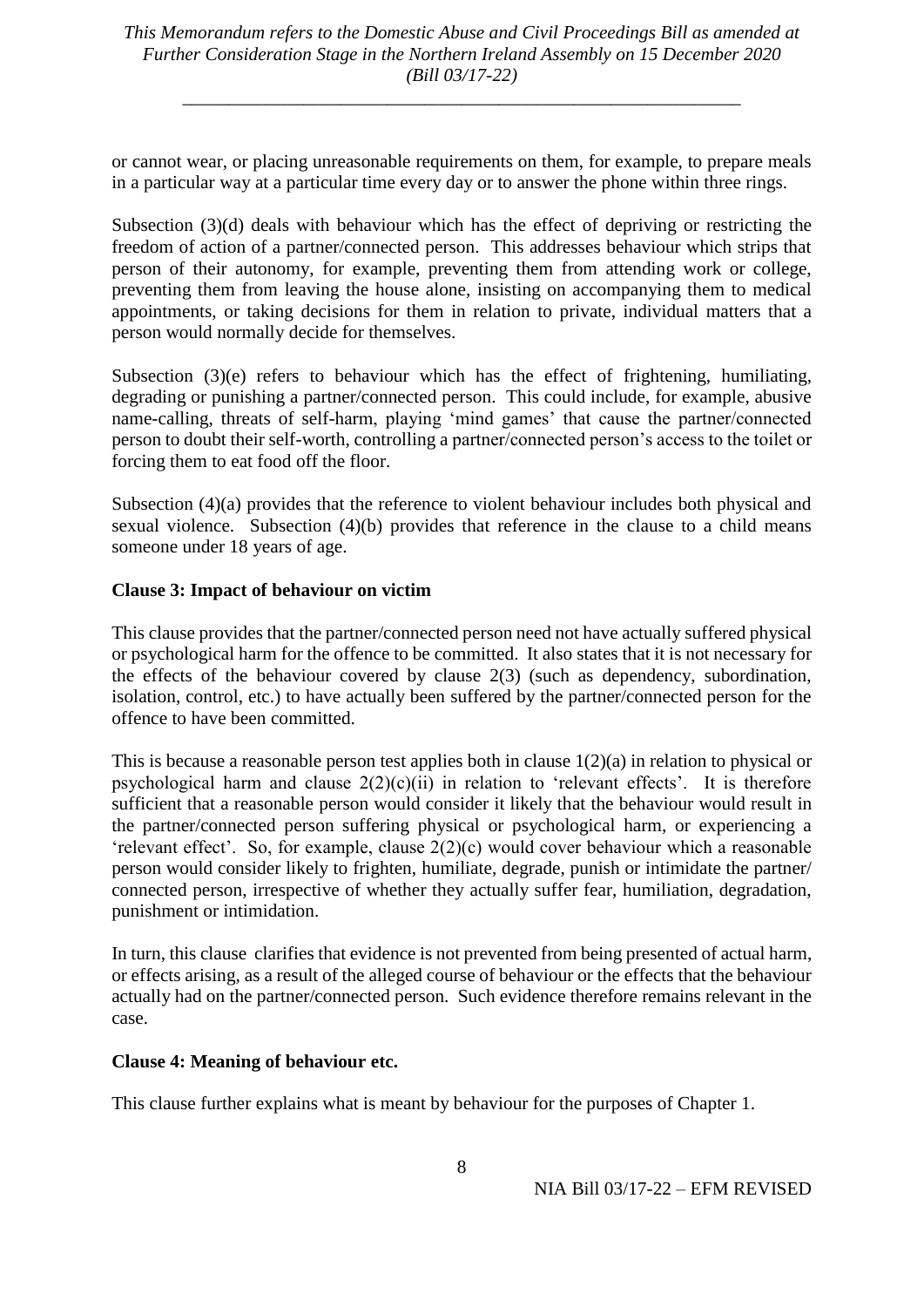\_\_\_\_\_\_\_\_\_\_\_\_\_\_\_\_\_\_\_\_\_\_\_\_\_\_\_\_\_\_\_\_\_\_\_\_\_\_\_\_\_\_\_\_\_\_\_\_\_\_\_\_\_\_\_\_\_\_\_\_

Subsection (2) provides that behaviour includes saying or otherwise communicating something as well as doing something (including an intentional failure to do, say, or otherwise communicate something). This could include, for example, a failure to pass on times and dates of appointments or social occasions, a failure to feed a family pet or a failure to speak to or communicate with an individual.

Subsection (3) clarifies that behaviour is directed at a person if it is directed in any way. This would include, for example, behaviour involving or towards property or behaviour that affects the ability to acquire, use, maintain money or other property or to obtain goods or services. This could relate to shared property or property belonging to parents. Property will also include pets or other animals (for example agricultural livestock) whether belonging to the victim or others.

The clause also provides that behaviour directed at a person includes behaviour carried out with or through a third party, for example by spying on or reporting on the activities of a partner/connected person. The third party's involvement could be unwitting or unwilling, as they may be entirely unaware that their behaviour was helping the accused to abuse their partner/connected person or they may have been coerced into participating in the abuse.

#### **Clause 5: Meaning of personal connection**

This clause defines what two people are personally connected for the purposes of Chapter 1. Subsection (2) provides that two people are personally connected if they are, or have been, married or in a civil partnership or they live together (or have lived together) as if spouses of each other. Two people are also personally connected if they are or have been in an intimate personal relationship with each other or are family members. The term "intimate personal relationship" is intended to cover relationships between two individuals (including young/teenage and same-sex relationships), although the relationship need not be sexual or long-term.

Subsection (3) sets out that a family member covers a person's parent, grandparent, child, grandchild or sibling. A family member also covers the parent, grandparent, child, grandchild or sibling of the person that they are in a relevant relationship with. Subsection (4) defines that two people are in a relevant relationship if they are married or are in a civil partnership, or they live together as if spouses. Subsection (5) makes provision for the inclusion of half-blood relationships, relationships by affinity and stepchildren when considering family membership.

#### **Clause 6: Establishing connection by notice**

This clause provides a process for establishing, by means of a proposal made by the prosecution in proceedings for the offence, that two individuals are personally connected. The personal connection will be taken to be established unless challenged under the process set out for this.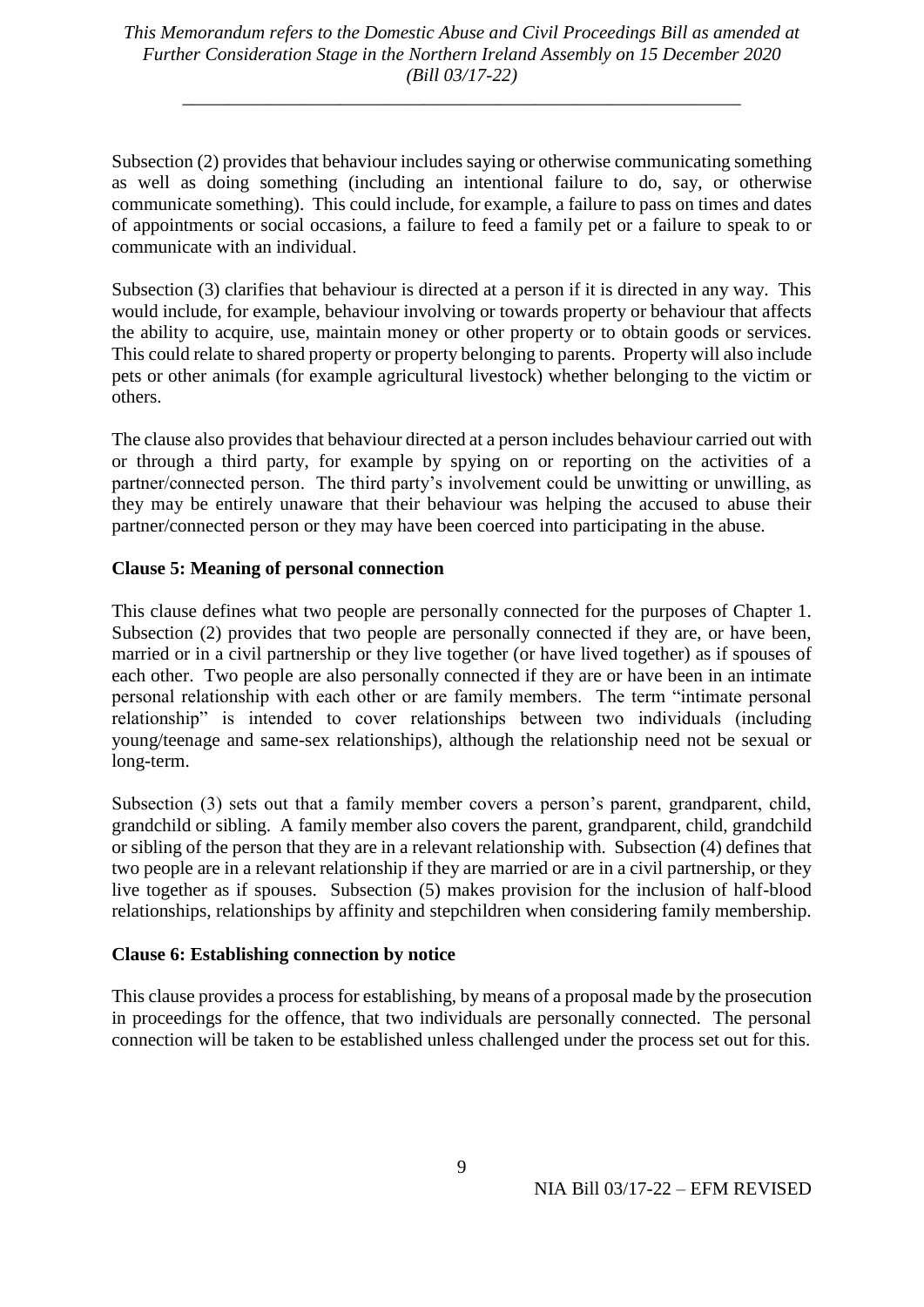\_\_\_\_\_\_\_\_\_\_\_\_\_\_\_\_\_\_\_\_\_\_\_\_\_\_\_\_\_\_\_\_\_\_\_\_\_\_\_\_\_\_\_\_\_\_\_\_\_\_\_\_\_\_\_\_\_\_\_\_

### **Clause 7: How notice is to be served**

This clause provides for the service of notices where a relationship, that is two individuals being personally connected, is challenged under clause 6. It sets out the process to be applied and the meaning of key terms and their application.

### **Clause 8: Aggravation where victim is under 18**

This clause provides that an allegation may be specified alongside the domestic abuse offence that it is aggravated because the accused's partner/connected person was under 18 at the time of any of the behaviour by virtue of which the offence is constituted. This could enable sentencing to be increased up to the maximum available.

Subsection (2) and (3) sets out that, where the charge together with the aggravation is proved, the court must state on conviction that it is aggravated and take the aggravation into account when determining the sentence, as a factor that increases the seriousness of the offence. The court is also required to state how the aggravation has affected the sentence and in recording the conviction show it as aggravated by reason of the partner/connected person being under 18.

Subsection (4) makes it clear that if the aggravation is not proved, but the charge is proved, conviction is as if the aggravation were not referred to alongside the charge.

#### **Clause 9: Aggravation where relevant child is involved**

This clause provides that an allegation may be specified alongside the domestic abuse offence that it is aggravated, through involving a child (under 18) who is not the accused or the partner/connected person. This includes the child of either person.

Subsection (2) sets out that the domestic abuse offence is aggravated by reason of involving a relevant child if any or all of the aspects set out at  $(2)(a) - (2)(c)$  are met.

Subsection (2)(a)(i) provides that the aggravation applies where it is shown that, at any time in commissioning the offence, the accused directed or threatened to direct behaviour at a child. This could include the accused threatening violence towards a child to control or frighten the partner/connected person or being abusive towards the child.

Subsection  $(2)(a)(ii)$  provides that the aggravation applies where it is shown that, in committing the offence, the accused made use of the child in directing behaviour at their partner/connected person. This could apply where the accused encourages or directs a child to spy on or report on the day-to-day activities of a partner/connected person. The involvement of the child could be unwittingly or unwillingly.

The aggravation would apply to the involvement of any child in the domestic abuse offence (apart from when the child is the partner/connected person, which would be caught by clause 8). This would include, for example, the accused or victim's own child, another child living in or visiting the household, or a neighbour's child.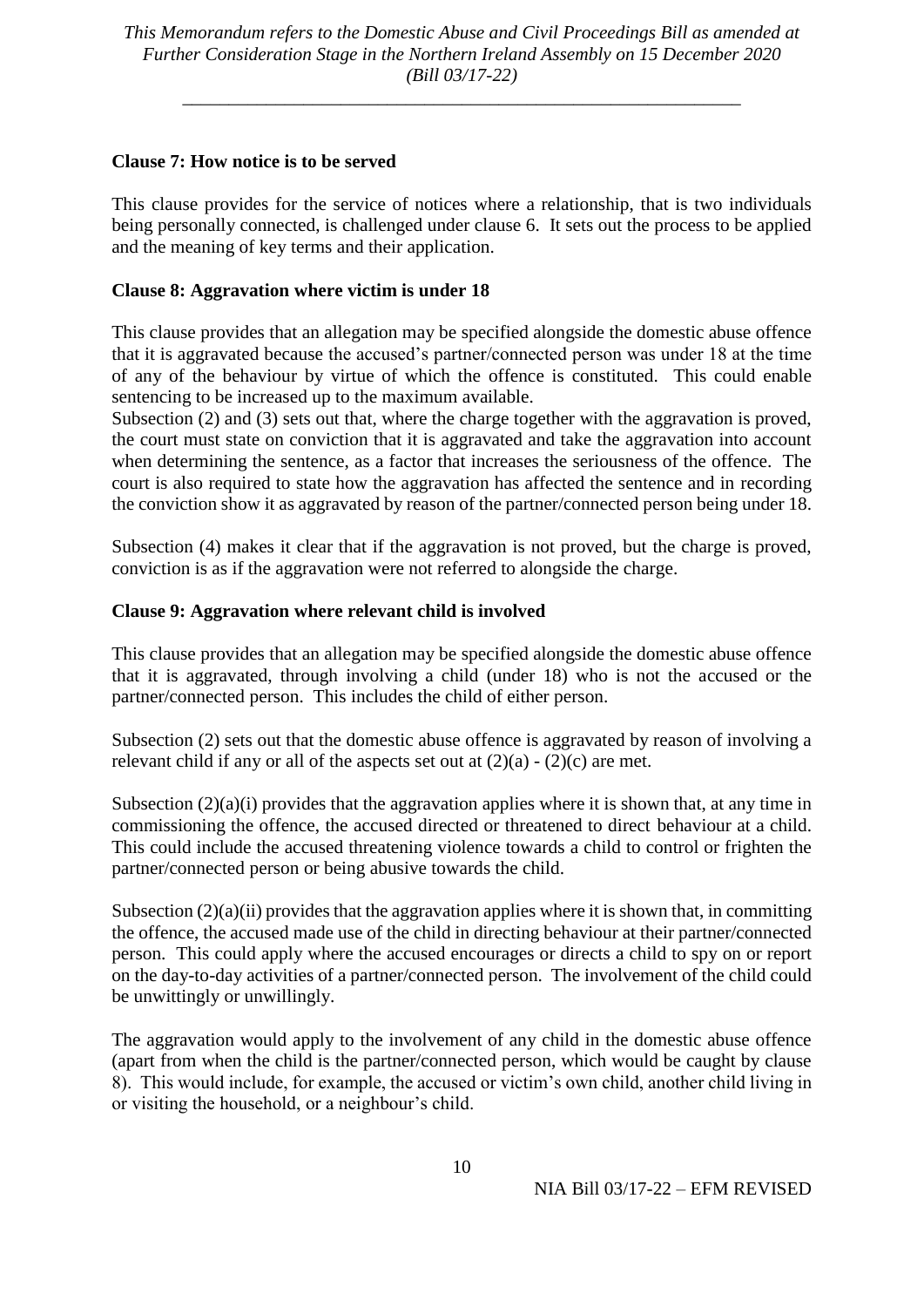Subsection (2)(b) provides that the aggravation applies where a child saw, heard or was present during a single incident of the course of behaviour. This could, for example, be a verbal abuse incident or a physical assault and the child need not necessarily be in the same room as the accused and partner/connected person.

Subsection  $(2)(c)$  provides that the aggravation applies where a reasonable person considers that the course of behaviour, or an incident of behaviour which the accused directed at a victim as part of the course of behaviour, to be likely to adversely affect the child.

Subsection 2(A) provides that there does not need to be evidence that a child ever had any awareness, or understanding of the nature, of the accused's behaviour or to have been adversely affected by it.

Subsection 2(B) sets out that nothing in this subsection prevents evidence from being led about a child's observations of, or feelings as to, the accused's behaviour, or a child's situation arising from of the accused's behaviour.

Subsections (3) and (4) sets out that, where the charge together with the aggravation is proved, the court must state on conviction that it is aggravated and take the aggravation into account when determining the sentence, as a factor which increases the seriousness of the offence. The court is also required to state how it has affected the sentence and in recording the conviction shows it as aggravated by reason of involving a person being under 18 (who is not the accused or the partner/connected person).

Subsection (5) makes it clear that if the aggravation is not proved, but the charge is proved, conviction is as if the aggravation were not referred to alongside the charge.

## **Clause 10: Behaviour occurring outside the UK**

This clause provides that domestic abuse offence would be constituted by virtue of the course of behaviour if it consists of or includes behaviour which occurred in a country outside the United Kingdom. The behaviour would need to constitute the domestic abuse offence if it occurred in Northern Ireland and the accused would need to be habitually resident in Northern Ireland or be a UK national (as defined in subsection (2)).

## **Clause 11: Exception where responsibility for children**

Subsection (1) provides that the domestic abuse offence does not apply where a person has parental responsibility for another person who is under 16 years of age. It is considered that there are other provisions that deal with, and should more appropriately be used for, direct abuse of a child or young person by their parent or other carer.

#### **Clause 12: Defence on the grounds of reasonableness**

This clause provides that it is a defence for the accused to show that the course of behaviour was, in the particular circumstances, reasonable. This may apply where, for example, the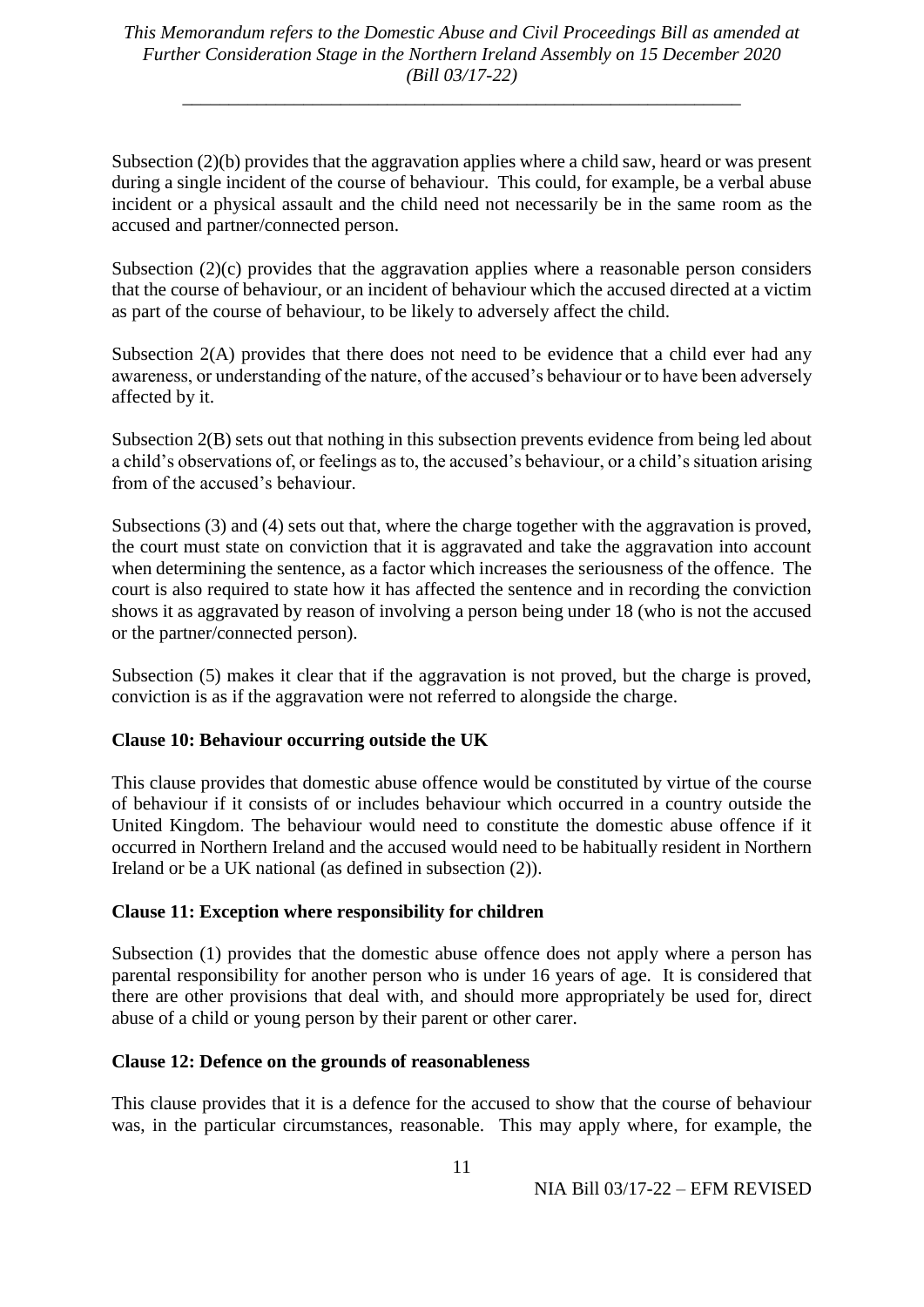\_\_\_\_\_\_\_\_\_\_\_\_\_\_\_\_\_\_\_\_\_\_\_\_\_\_\_\_\_\_\_\_\_\_\_\_\_\_\_\_\_\_\_\_\_\_\_\_\_\_\_\_\_\_\_\_\_\_\_\_

accused acted to prevent their partner from associating with certain persons or frequenting certain places if they are recovering from alcohol or drug addiction or to restrict their freedom of movement for their own safety due to the effects of suffering from dementia.

Subsection (2) allows for the accused to adduce evidence that is enough to raise an issue as to whether the course of behaviour was reasonable, with the prosecution then needing to disprove this version of events.

Nothing in this clause affects the broader requirement for the prosecution to prove beyond reasonable doubt that the offence has been committed.

#### **Clause 13: Alternative available for conviction**

This clause provides that, where the court is not satisfied that the domestic abuse offence has been committed, it can convict the accused of a specified alternative offence of harassment or putting people in fear of violence under the Protection from Harassment (Northern Ireland) Order 1997. It also makes clear that this section does not affect provisions in section 6 (2) of the Criminal Law Act (Northern Ireland) 1967 in relation to alternative verdicts on trial on indictment.

#### **Clause 14: Penalty for the offence**

This clause provides that the maximum penalty on summary conviction (that is in a magistrates' court) is 12 months' imprisonment or a fine up to the statutory maximum (that is, £5,000). Where a case is tried on indictment (that is, in the Crown Court) the maximum penalty is 14 years' imprisonment or a fine or both. The nature of the penalties is intended to reflect the cumulative nature of the offence over time, that it may cover both physical and psychological abuse and also the intimate and trusting nature of the relationships involved.

#### **Part 1, Chapter 2 – Aggravation as to Domestic Abuse**

#### **Clause 15: Aggravation as to domestic abuse**

This clause provides that any offence (other than the domestic abuse offence) may be aggravated because it involves domestic abuse. The aggravation could be specified alongside charges for all sorts of offences, for example criminal damage, assault, grievous bodily harm, threats to damage property or threats to kill, etc.

Subsections (3) and (4) require that, where the charge as well as the aggravation is proved, the court must state on conviction that it is aggravated and take the aggravation into account when determining the sentence, as a factor which increases the seriousness of the offence. The court is also required to state how the aggravation has affected the sentence and record the conviction in a manner which shows that the offence was aggravated by reason of involving domestic abuse.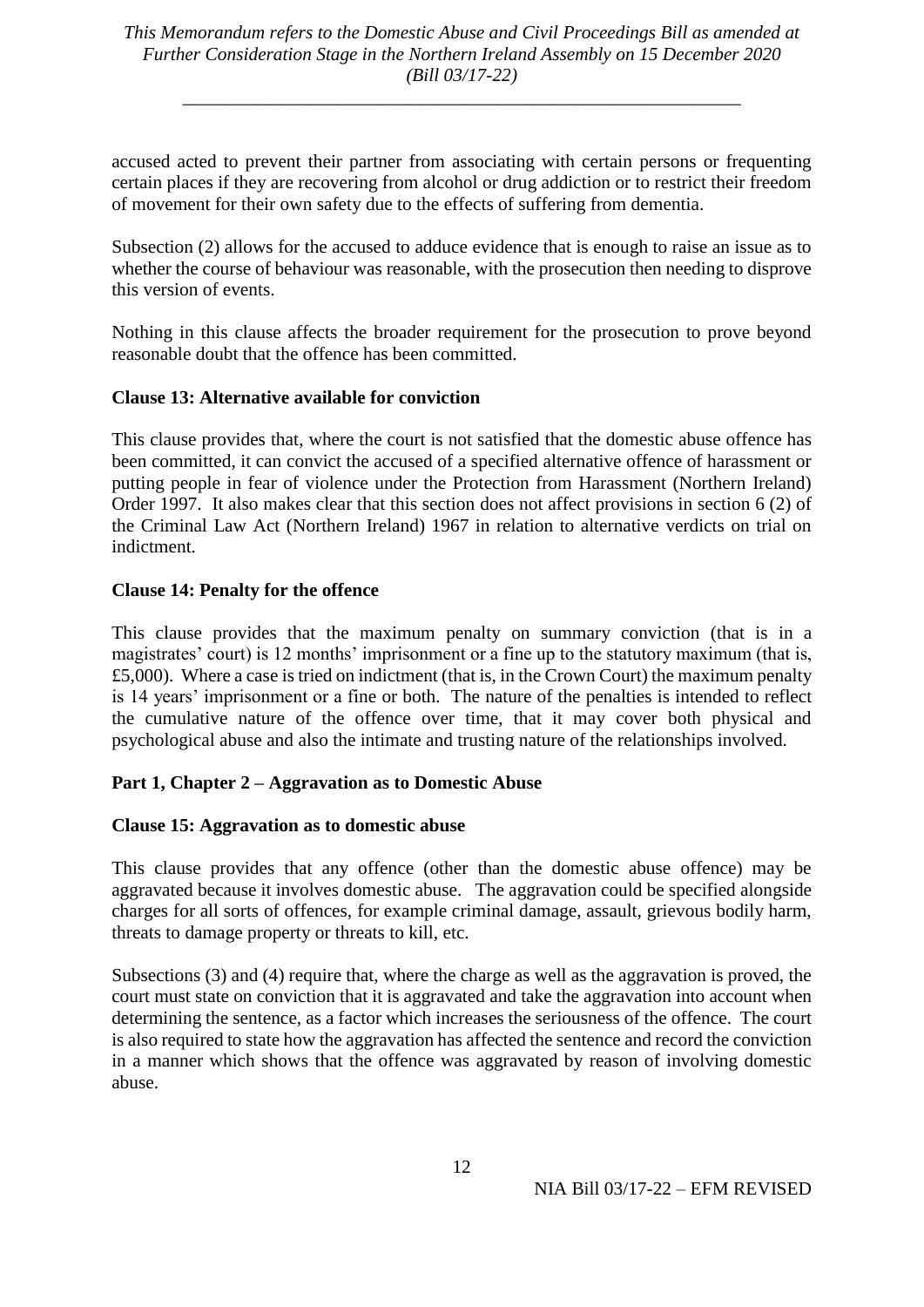\_\_\_\_\_\_\_\_\_\_\_\_\_\_\_\_\_\_\_\_\_\_\_\_\_\_\_\_\_\_\_\_\_\_\_\_\_\_\_\_\_\_\_\_\_\_\_\_\_\_\_\_\_\_\_\_\_\_\_\_

Subsection (5) makes it clear that if the aggravation is not proved, but the charge is proved, conviction is as if the aggravation were not referred to alongside the charge.

#### **Clause 16: What amounts to the aggravation**

Clause 16 sets out the conditions required for the domestic abuse aggravator to apply. This requires that a reasonable person would consider that the offence would be likely to cause the accused's partner or a connected person to suffer physical or psychological harm (including fear, alarm and distress). A further condition is that the accused either intended the offence to cause their partner/connected person to suffer physical or psychological harm, or was reckless as to whether or not this would be caused.

Subsection (3) provides that the offence itself does not have to have been committed against the accused's partner/connected person, rather it can be against a third party with the purpose of abusing their partner or a connected person. Also harm does not have to have been caused to the partner/connected person as a result of the offence, rather that a reasonable person would consider that harm would be likely to be caused. As such, the aggravation could be in effect where, for example, the accused commits criminal damage against the friend of their partner, or a connected person, with the intent of causing psychological harm to their partner or a connected person. Subsection (4) ensures that evidence of actual harm remains relevant in the case.

#### **Clause 17: Exception regarding the aggravation**

Clause 17 provides that an offence cannot be aggravated if the partner/connected person is under 16 and the accused has parental responsibility for them. As set out at clause 11, it is considered that there are other provisions that deal with, and should more appropriately be used for, direct abuse of a child or young person by their parent or other carer.

## **Clause 18: Meaning of personal connection**

This clause defines what two people are personally connected for the purposes of Chapter 2. Subsection (2) provides that two people are personally connected if they are, or have been, married or in a civil partnership or they live together (or have lived together) as if spouses of each other. Two people are also personally connected if they are or have been in an intimate personal relationship with each other or are family members. The term "intimate personal relationship" is intended to cover relationships between two individuals (including young/teenage and same-sex relationships), although the relationship need not be sexual or long-term.

Subsection (3) sets out that a family member covers a person's parent, grandparent, child, grandchild or sibling. A family member also covers the parent, grandparent, child, grandchild or sibling of the person that they are in a relevant relationship with. Subsection (4) defines that two people are in a relevant relationship if they are married or are in a civil partnership, or they live together as if spouses. Subsection (5) makes provision for the inclusion of half-blood relationships, relationships by affinity and stepchildren when considering family membership.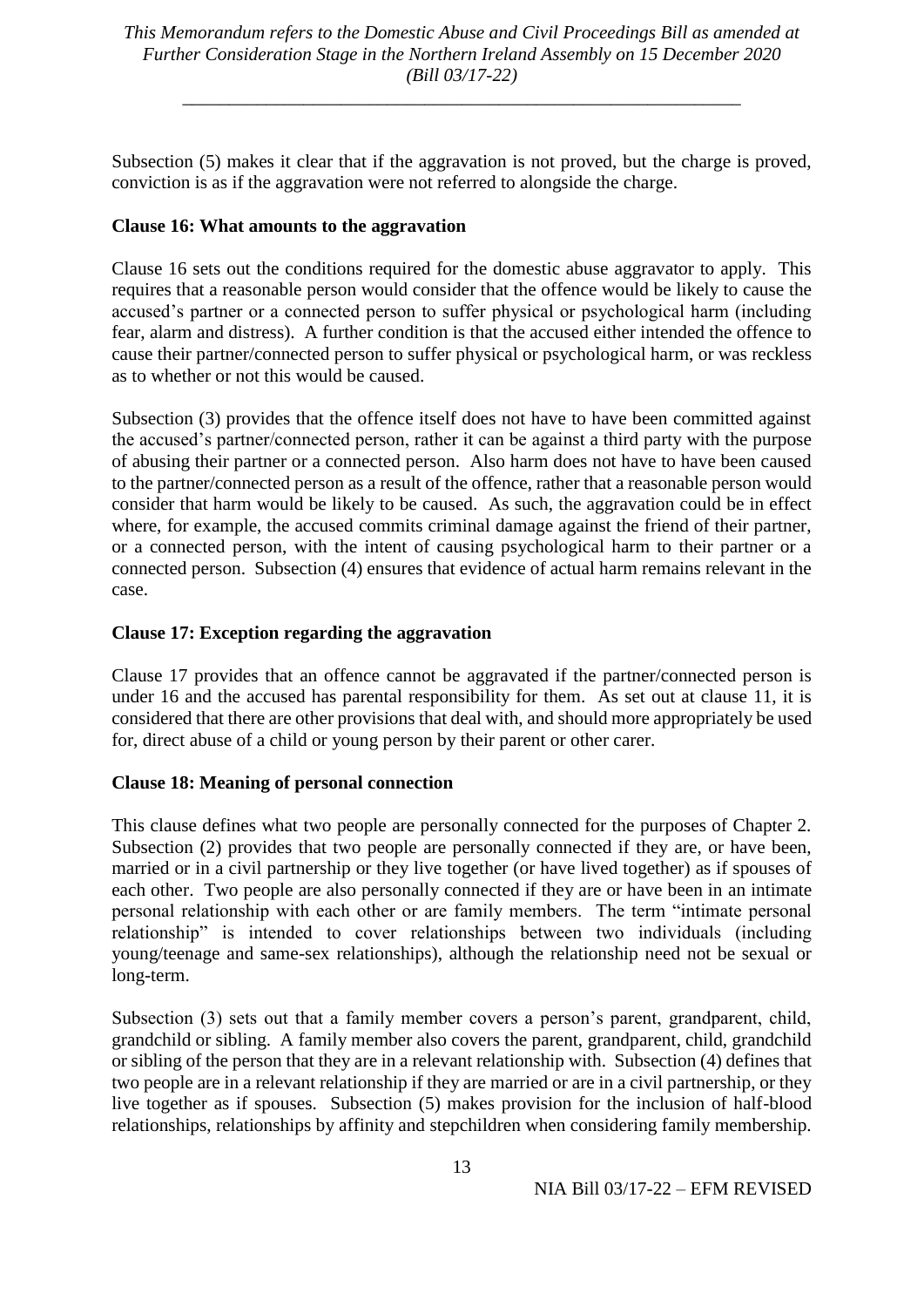\_\_\_\_\_\_\_\_\_\_\_\_\_\_\_\_\_\_\_\_\_\_\_\_\_\_\_\_\_\_\_\_\_\_\_\_\_\_\_\_\_\_\_\_\_\_\_\_\_\_\_\_\_\_\_\_\_\_\_\_

## **Clause 19: Establishing connection by notice**

This clause provides a process for establishing, by means of a proposal made by the prosecution in proceedings for the offence, that two individuals are personally connected. The personal connection will be taken to be established unless challenged under the process set out for this.

#### **Clause 20: How notice is to be served**

This clause repeats the provision at clause 7 for the purpose of the aggravator. This provides for the service of notices where a relationship is challenged under clause 19. It sets out the process to be applied and the meaning of key terms and their application.

#### **Part 1, Chapter 3 – Miscellaneous Provision**

#### **Clause 21: Meaning of ill-treatment etc. in offence provision**

This clause amends the child cruelty offence in Section 20 of the Children and Young Persons Act 1968, making clear that non-physical ill treatment of a child (aged under 16), by someone with parental responsibility for them, is an offence. It also provides that references to an offence around unnecessary suffering or injury to a child explicitly state that this relates to the suffering or injury being physical or otherwise, again ensuring that non-physical behaviour is captured.

#### **Clause 22: No right to claim trial by jury**

This clause amends Article 29(1) of the Magistrates' Courts (Northern Ireland) Order 1981, the effect of which is to prohibit those accused of the domestic abuse offence before a magistrates' court from the right to elect for trial by jury at Crown Court. This currently covers offences such as intimidation, making or possessing petrol bombs, possession of offensive weapon with intent to commit an offence as well as unnecessary suffering and fighting in relation to the welfare of animals.

#### **Clause 23: Special measures directions**

This clause amends Part 2 of the Criminal Evidence (Northern Ireland) Order 1999.

Subsection (2) amends Article 5(4) (witnesses eligible for assistance on grounds of fear or distress about testifying) of the 1999 Order to ensure that the complainant of a domestic abuse offence, as well as any other offence (for example, criminal damage, assault, grievous bodily harm, threats to damage property or threats to kill, etc.) where there is a specification that it is aggravated by reason of involving domestic abuse, is eligible for assistance, such as the use of live links or screens at court, in relation to those proceedings, unless they have informed the court that they do not wish to be eligible for such assistance.

Subsection (3) amends Article 13(4)(a) of the 1999 Order (evidence given in private) to ensure that where proceedings relate to a domestic abuse offence, or any other offence where there is

NIA Bill 03/17-22 – EFM REVISED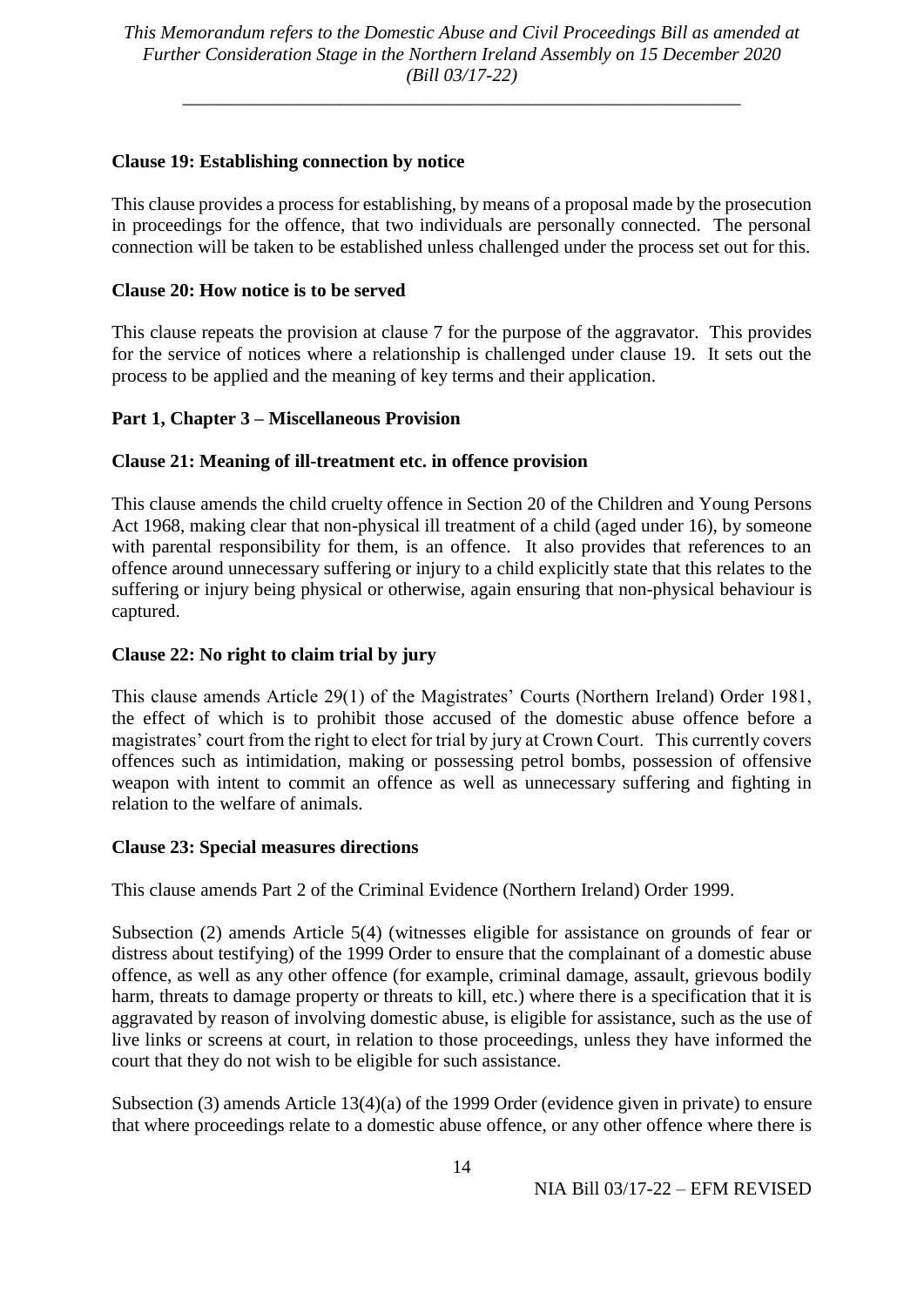\_\_\_\_\_\_\_\_\_\_\_\_\_\_\_\_\_\_\_\_\_\_\_\_\_\_\_\_\_\_\_\_\_\_\_\_\_\_\_\_\_\_\_\_\_\_\_\_\_\_\_\_\_\_\_\_\_\_\_\_

a specification that it is aggravated by reason of involving domestic abuse, a special measures direction may provide for the exclusion of persons from court when the witness is giving evidence.

This clause is tied to Clause 2*5* which sets out the meaning of an offence involving domestic abuse.

#### **Clause 24: Prohibition of cross-examination in person**

This clause amends the Criminal Evidence (Northern Ireland) Order 1999, the effect of which is to prohibit the accused from cross-examining a partner/connected person in person, where they are to give evidence. This applies in relation to the domestic abuse offence under clause 1, as well as any other offence (for example, criminal damage, assault, grievous bodily harm, threats to damage property or threats to kill, etc.) where there is a specification that it is aggravated by reason of involving domestic abuse (under clause 15).

This clause is tied to Clause 25 which sets out the meaning of an offence involving domestic abuse.

#### **Clause 25: Meaning of offence involving domestic abuse etc.**

As noted above, clauses 22 and 23 amend the Criminal Evidence (Northern Ireland) Order 1999. This clause inserts a new Article 3A to the 1999 Order, which sets out the meaning of an "offence involving domestic abuse" for the purpose of the Order. This includes the domestic abuse offence under clause 1, as well as any other offence where there is a specification that it is aggravated by reason of involving domestic abuse (under clause 15).

#### **Clause 26: Information-sharing with schools etc.**

Clause 26 provides that the Department of Justice may bring forward regulations to enable information to be shared with an education provider about an incident of domestic abuse concerning a child who is a pupil or a student. The clause sets out the extent and nature of the what may be provided for in regulations, including what is deemed to be an education provider (to include pre-school education provision, schools and colleges as well as facilities or settings that provide education or training, who are pupils or students and what is deemed to be a domestic abuse incident concerning a child

The clause also makes provision that the regulations can set out circumstances in which information can be shared, deals with enabling powers around unauthorised disclosure of information as well as the offences and penalties associated with this.

#### **Clause 27: Protective measures for victims of abuse**

This clause provides that the Department may, by regulations, make provision to bring forward steps and measures to protect victims of domestic abuse, including through new Domestic Abuse Protection Notices and Orders (though not necessarily limited to this). The clause sets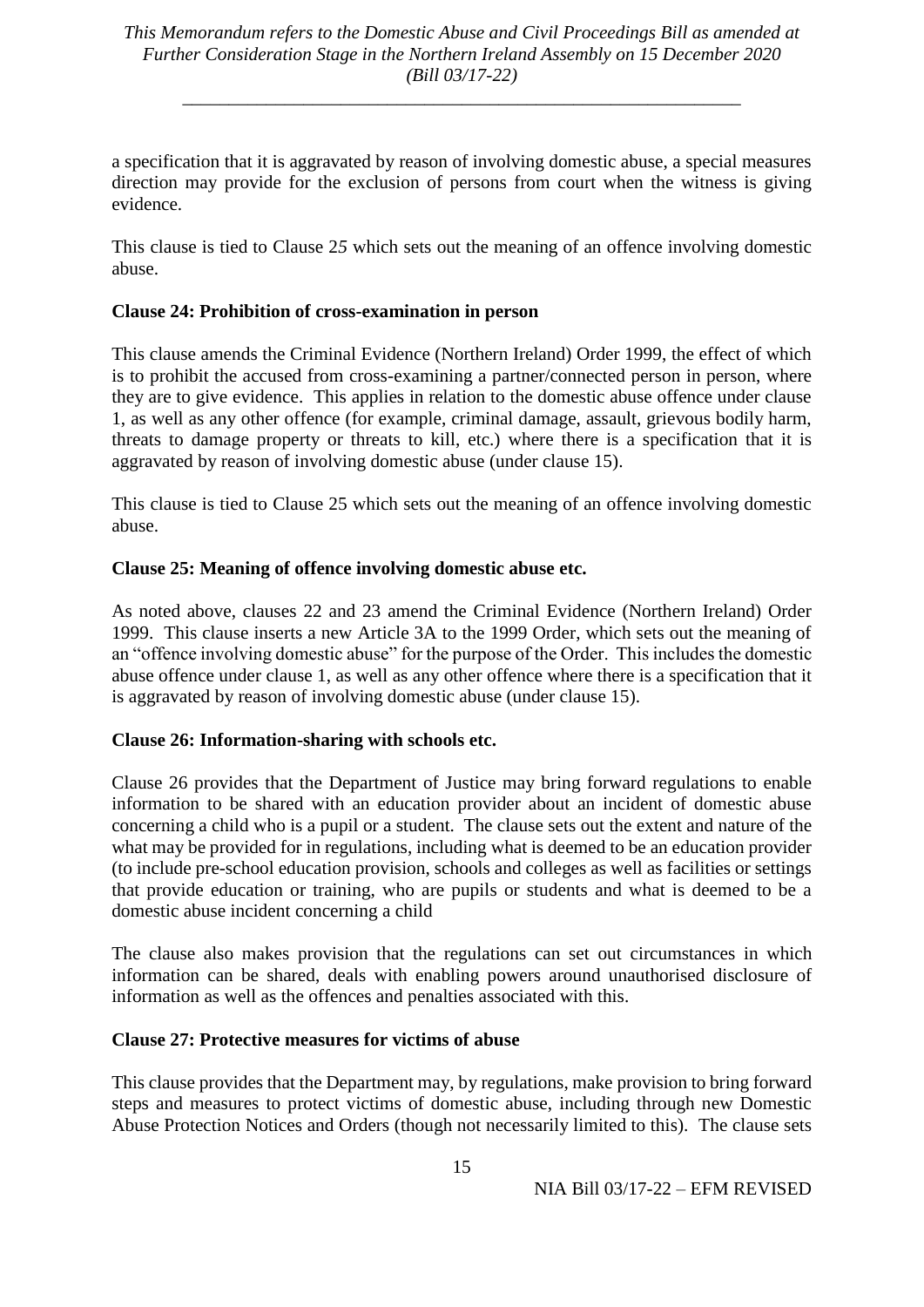\_\_\_\_\_\_\_\_\_\_\_\_\_\_\_\_\_\_\_\_\_\_\_\_\_\_\_\_\_\_\_\_\_\_\_\_\_\_\_\_\_\_\_\_\_\_\_\_\_\_\_\_\_\_\_\_\_\_\_\_

out that regulations may cover both alleged and proven behaviour, the age thresholds that would apply, provision around the giving of notices and making of orders, conditions to be met and what requirements (including restrictions or prohibitions) may be imposed. The clause also sets out that regulations may include provision about who may make applications for orders, proceedings in which orders may be made or applications may not be needed, notification requirements, the making of orders and appeals. The regulation making powers can also cover geographic extent, breaches, powers of arrest as well as offences and penalties. Regulations may provide for such further matters as are considered appropriate and may also include provision amending statutory provisions.

#### **Clause 28: Eligibility of victims for civil legal aid**

This clause provides for a waiver of the financial eligibility rules that would otherwise apply in determining a person's application of civil legal services to enable them to be represented as a respondent in proceedings under Article 8 of the Children (Northern Ireland) Order 1995. These proceedings involve contact, residence, specific issues and prohibited steps orders relating to the care of children by people with parental responsibility for them. The waiver would apply in circumstances where the person is a victim of domestic abuse, and where the person bringing the application against them is their abuser.

#### **Clause 29: Proposals as to availability of civil legal aid**

This clause requires the Department of Justice to bring forward a report setting out proposals to reduce the cost for the victim of defending proceedings brought against them by an abusive partner, and for making it more difficult for abusers to bring vexatious applications and to perpetuate their abuse through the courts.

#### **Clause 30: Guidance about domestic abuse**

This clause provides that the Department of Justice in Northern Ireland must issue guidance about Part 1 of the Bill (that is the domestic abuse offence and aggravation) or any such other matters as it considers appropriate as to criminal law or procedure relating to domestic abuse in Northern Ireland, to whoever it considers appropriate. The Department must keep any issued guidance about domestic abuse, under this section, under review and revise that guidance as necessary in light of review. A person exercising public functions to whom the guidance relates must have regard to it in the exercise of those functions.

#### **Clause 31: Guidance on data collection**

This provides that the Department of Justice may issue guidance to relevant bodies about the sort of information which it seeks to obtain from them for the purpose of the assessment by it of the operation of Part 1 of the Bill. It also requires the Department of Justice to have regard to information which it obtains from the relevant bodies in relation to the operation of Part 1 when determining the steps (if any) that could be taken by it for the purpose of ensuring the effectiveness of the operation of legislation around the new offence.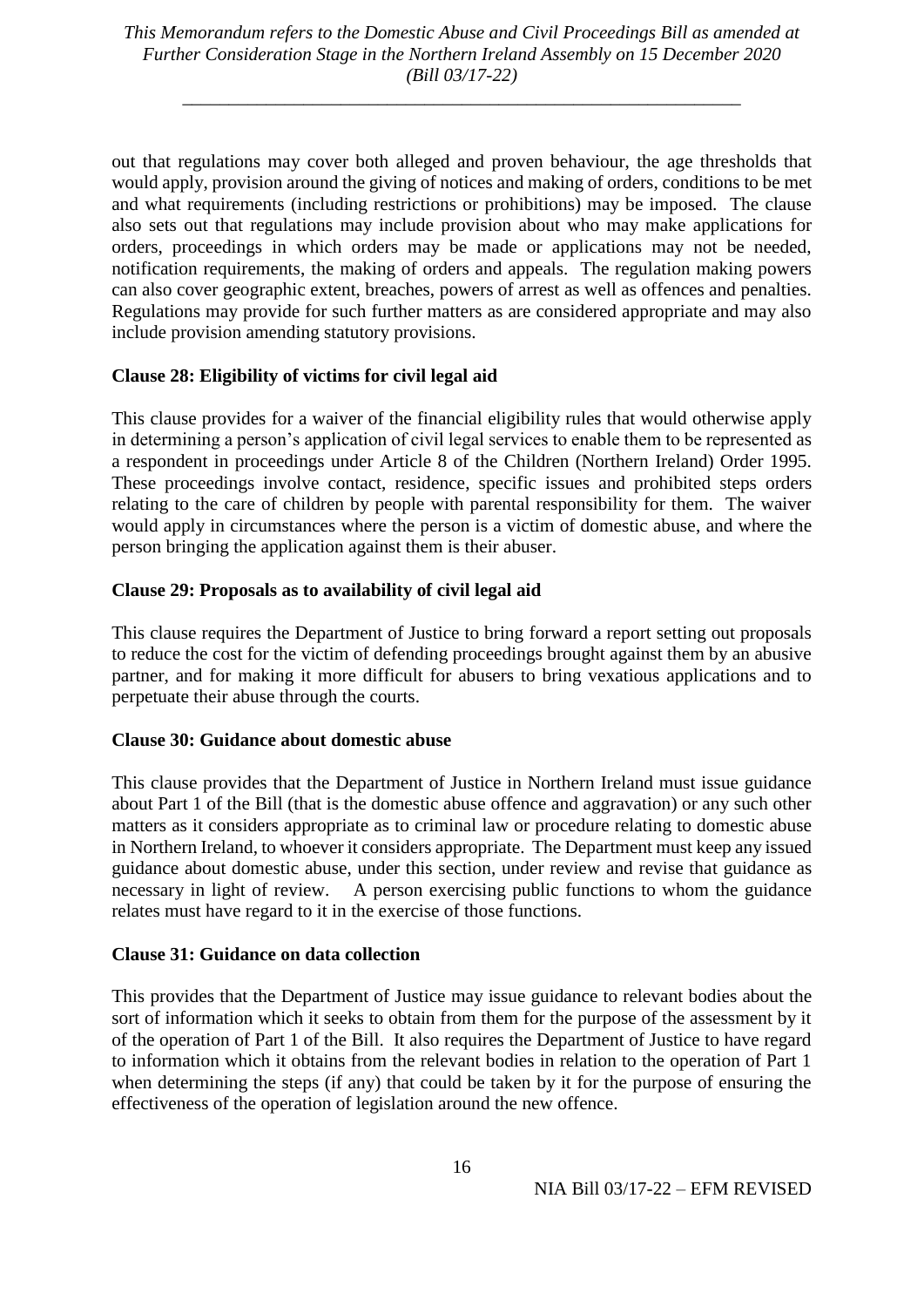\_\_\_\_\_\_\_\_\_\_\_\_\_\_\_\_\_\_\_\_\_\_\_\_\_\_\_\_\_\_\_\_\_\_\_\_\_\_\_\_\_\_\_\_\_\_\_\_\_\_\_\_\_\_\_\_\_\_\_\_

#### **Clause 32: Training within relevant bodies**

This clause places a duty on the Police Service of Northern Ireland, the Public Prosecution Service and any additional public body that has functions within the Criminal Justice System in Northern Ireland (specified by the Department in Regulations), to ensure that training on the effect of Part 1 of the Bill is provided to personnel, as it considers appropriate.

It also places a duty of the Department of Justice for training Northern Ireland Courts and Tribunal staff as an Agency of the Department, as well as any additional agency that has functions within the criminal justice system in Northern Ireland and which the Department selects in connection with this section.

The training must be provided at least annually and would be mandatory for personnel/staff that have responsibilities for dealing with cases involving domestic abuse, to ensure the effective discharge of their responsibilities in relation to such cases.

The provision also requires the Department of Justice to publish a statement setting out the level of participation in training by personnel/staff in each relevant organisation, within 18 months from the day on which Chapters 1 and 2 come into operation, and annually thereafter.

## **Clause 33: Independent oversight of this Part**

This new clause requires the Department, within one year of Royal Assent of the Act, to appoint an independent person to report and make recommendations in relation to the operation of Part 1 and to advise and make recommendations on the content and review of the guidance under section 28. The independent person is required to produce their first report within two years of Chapter 1 and 2 coming into operation, for the Department to lay the report at the Assembly and publish it. Annual reports are then required. The Department of Justice may specify by regulations, a date on which the oversight function should stop. This must not be before seven years from the day on which Chapter 1 and 2 came into operation.

Clause 33 will come into operation the day after Royal Assent.

## **Clause 34: Report on the operation of this Part**

This clause requires the Department of Justice to prepare a report on the operation of the domestic abuse offence, child aggravators and generic aggravator, which is to include a range of information including: the number of offences recorded by the Police Service of Northern Ireland (broken down by police district); the number of files submitted to the Public Prosecution Service; prosecutions; convictions; and the average length of time for disposal of cases. The report must deal with how court business is arranged, the experience at court of witnesses, awareness raising and activities to support the Act, any issuing, review or revision of guidance by the Department under section 28 and anything else considered appropriate by the Department. It also requires the report to be laid at the Assembly and published.

Provision is made that there are ongoing reporting requirements, with each reporting period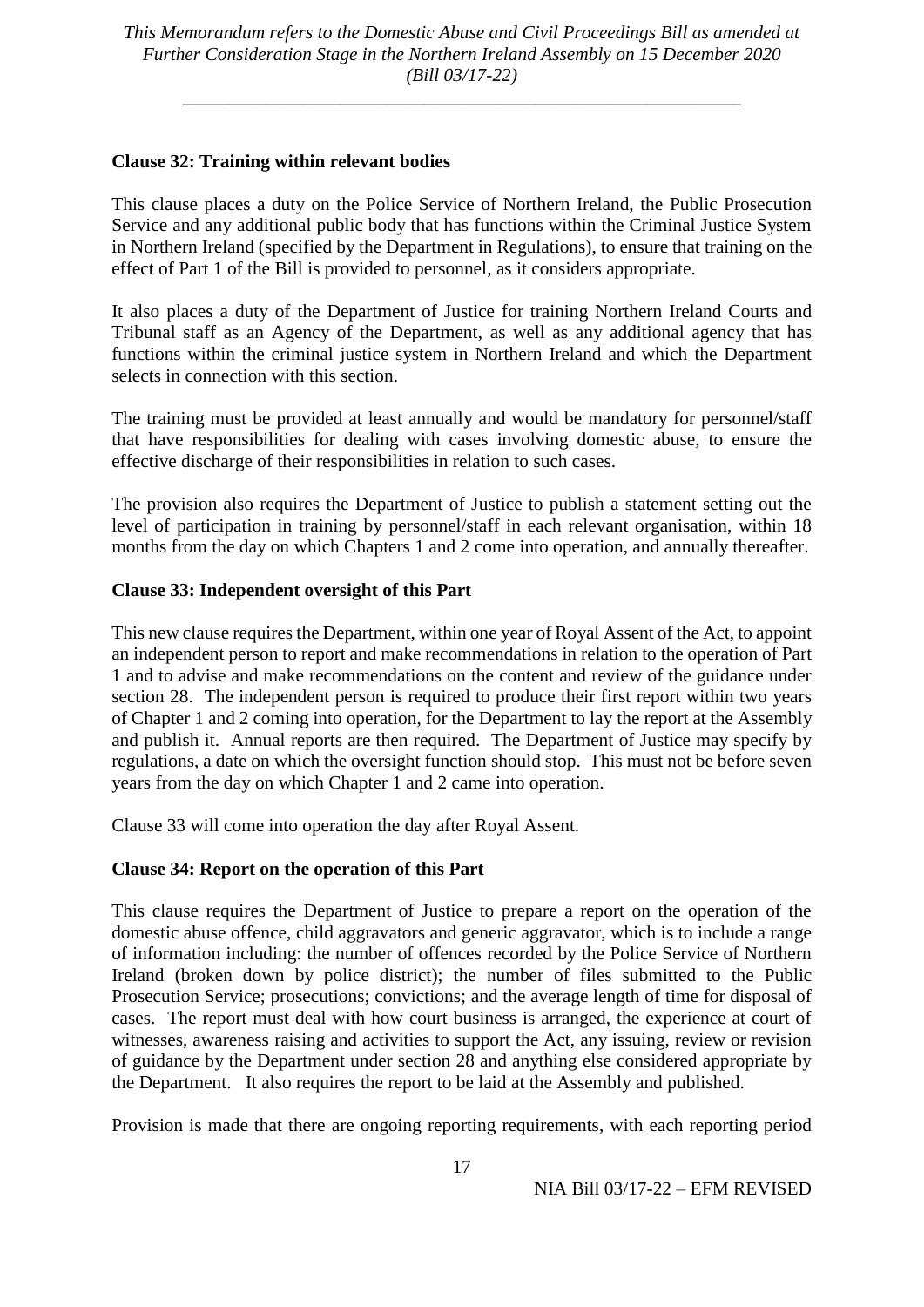\_\_\_\_\_\_\_\_\_\_\_\_\_\_\_\_\_\_\_\_\_\_\_\_\_\_\_\_\_\_\_\_\_\_\_\_\_\_\_\_\_\_\_\_\_\_\_\_\_\_\_\_\_\_\_\_\_\_\_\_

three years after the previous one. The reporting requirement would no longer apply if regulations to this effect were brought forward, with ten years after the domestic abuse offence comes into operation being the earliest that this can take effect.

### **Part 2 – Provision for Civil Proceedings**

#### **Clause 35: Factors relevant to residence and contact orders**

Clause 35 amends Article 12A of the Children (Northern Ireland) Order 1995 to require a court considering whether to make a residence or contact order, to consider any conviction of the person applying for the order for a domestic abuse offence involving the child. A domestic abuse offence involving the child is defined as meaning the new domestic abuse offence under clause 1, if the offence is aggravated as provided for in clause 9 and the aggravation relates to the child, or any other offence, which is aggravated as provided for in clause 15 and the child is not the person against whom the offence was committed but the aggravation of the offence relates to the child.

#### **Clause 36: Prohibition of cross-examination in person in family proceedings**

Clause 36 insert the following new Articles into the Family Law (Northern Ireland) Order 1993 to prohibit perpetrators of abuse from cross-examining their victims in person in certain circumstances in family proceedings, and vice versa, and give courts discretion to prohibit cross-examination in person in other circumstances where it would affect the quality of the witness's evidence or cause them significant distress.

It also imposes a duty on courts to appoint a qualified legal representative to conduct crossexamination on a party's behalf, where that party is prohibited from cross-examining in person, there is no satisfactory alternative means available for the witness to be cross-examined or the evidence to be obtained, and it appears that no other qualified legal representative is to act for the person.

New Article 11A defines the meaning of 'family proceedings' and 'witness' for the purpose of the inserted Articles, and provides that the Department of Justice may by regulations alter the former definition.

New Article 11B provides that, in family proceedings, no party to the proceedings who has been convicted of, or given a caution for, or is charged with, a specified offence may crossexamine in person the (alleged) victim of that offence. It also provides that the (alleged) victim may not cross-examine in person the (alleged) perpetrator. The prohibition will not apply to spent convictions, unless evidence in relation to the conviction is admissible in, or may be required in, the proceedings under Article 8(2), (3) or (4) of the Rehabilitation of Offenders (Northern Ireland) Order 1978. If cross-examination takes place in breach of this automatic prohibition, the validity of a decision of the court is not affected if the court was not aware of the conviction, caution or charge when the cross-examination took place.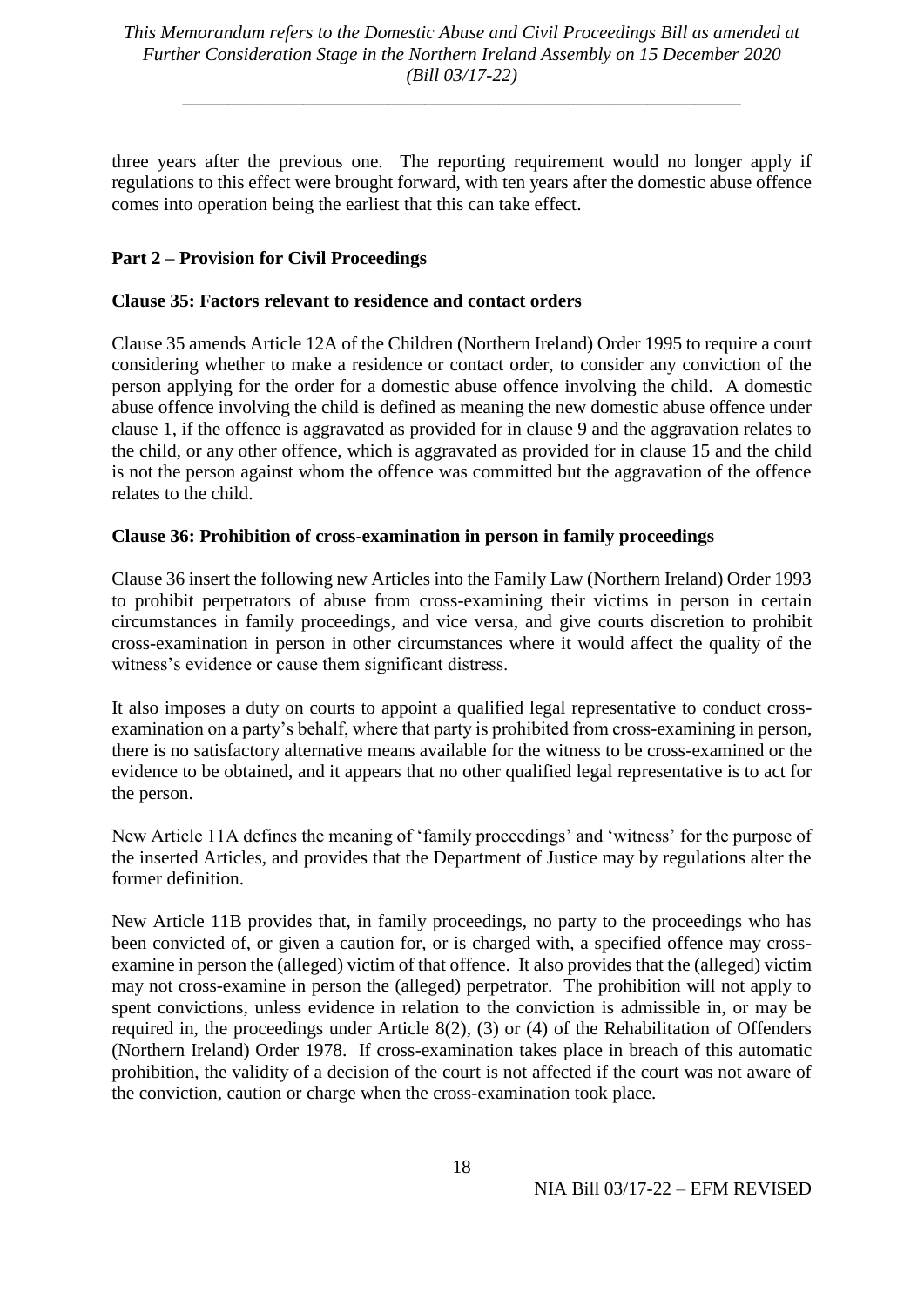\_\_\_\_\_\_\_\_\_\_\_\_\_\_\_\_\_\_\_\_\_\_\_\_\_\_\_\_\_\_\_\_\_\_\_\_\_\_\_\_\_\_\_\_\_\_\_\_\_\_\_\_\_\_\_\_\_\_\_\_

New Article 11B(5) defines the meaning of 'caution' and 'conviction' and provides that a 'specified offence' is one specified in regulations made by the Department of Justice. New Article 11B(6) makes clear that the prohibition applies even where a conviction has been discharged (either absolutely or conditionally). New Article 11B(7) defines 'offence' and "provision" for the purposes of the Article.

New Article 11C provides that, in family proceedings, no party to the proceedings against whom an 'on-notice protective injunction' is in force may cross-examine in person a witness who is protected by the injunction. It also provides that a party who is protected by such an injunction may not cross-examine in person a witness against whom the injunction is in force. If cross-examination takes place in breach of this provision, the validity of a decision of the court is not affected if the court was not aware of the protective injunction when the crossexamination took place.

New Article 11C(4) and (5) provide that a 'protective injunction' is one specified in regulations made by the Department of Justice; and that a protective injunction is 'on-notice' in one of two instances: if the court is satisfied that there has been a hearing at which the person against whom the injunction is in force has had a chance to ask for it to be set aside or varied; or if the injunction was made at a hearing and the court is satisfied that both the person protected by it and against whom it is in force, had been informed about the hearing.

New Article 11D provides that, in family proceedings, where specified evidence is adduced that a party to the proceedings has been abusive towards a witness to whom that party is personally connected, that party may not cross-examine the witness in person. It also provides that, where specified evidence is adduced that a witness has been abusive towards a party to the proceedings, to whom the witness is personally connected, that party may not crossexamine the witness in person.

New Article 11D(3) and (4) provides that 'specified evidence' is evidence specified, or of a description specified, in regulations by the Department of Justice. New Article 11D(5) provides that the meaning of 'abusive behaviour' and 'personal connection', provided for in clauses 2, 4 and 5 of this Bill, applies to this Article.

New Article 11E provides that, in family proceedings, in addition to the absolute prohibition on cross-examination in person under new Articles 11B–11D, a court has discretion to prohibit cross-examination in person by giving a direction to that effect. Such a direction can be given if it appears to the court that either the 'quality condition' or the 'significant distress condition' is met and it would not be contrary to the interests of justice to give the direction. The 'quality condition' is met if the quality of evidence given by the witness is likely to be diminished if the cross-examination is conducted by the party in person and is likely to be improved if a direction is given. The 'significant distress condition' is met if cross-examination in person is likely to cause significant distress to the witness or the party, and that distress is likely to be more significant than would be the case if the witness were cross-examined by a person other than the party. A direction under this provision can be made on an application by a party to the proceedings or of the court's own motion.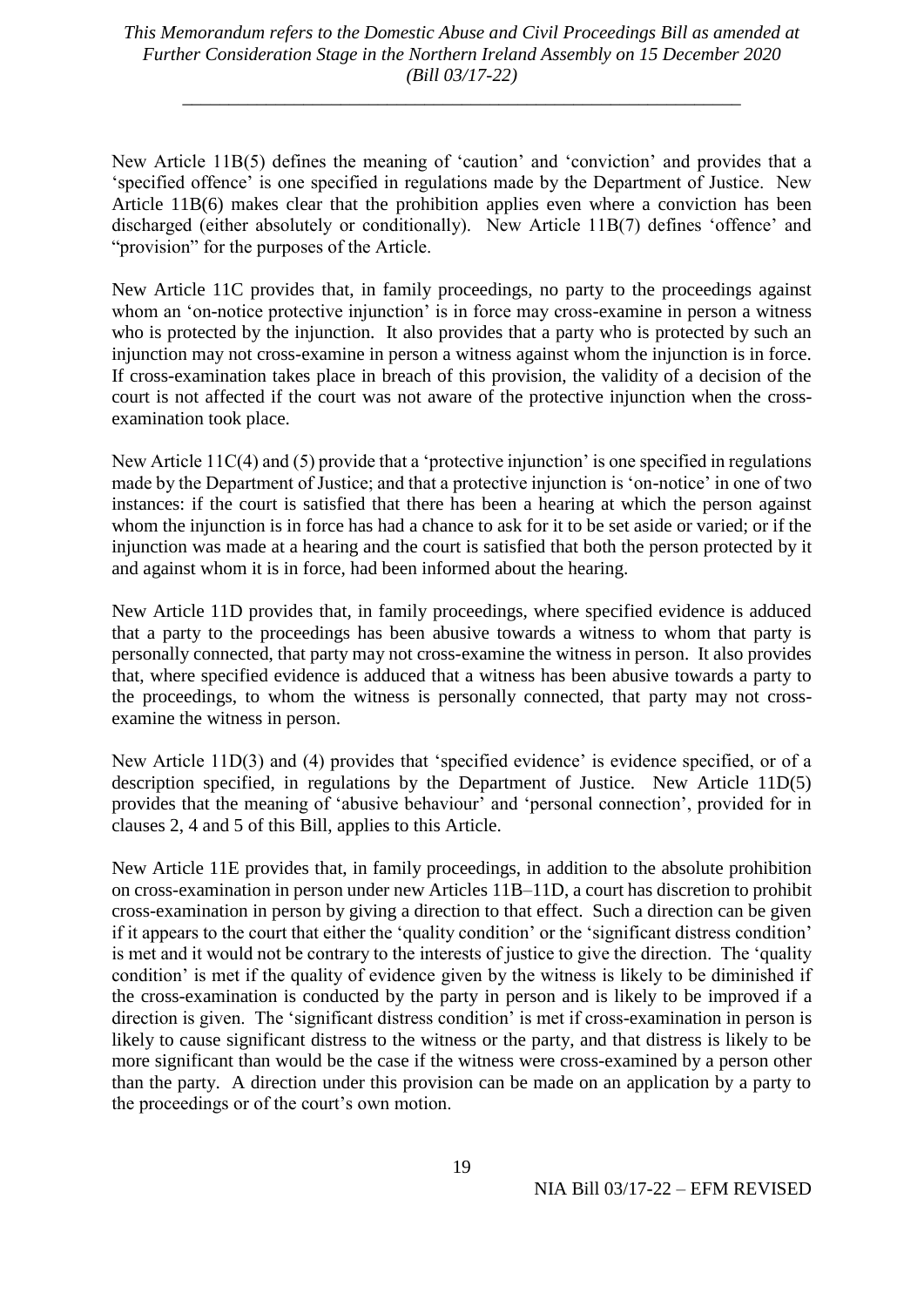\_\_\_\_\_\_\_\_\_\_\_\_\_\_\_\_\_\_\_\_\_\_\_\_\_\_\_\_\_\_\_\_\_\_\_\_\_\_\_\_\_\_\_\_\_\_\_\_\_\_\_\_\_\_\_\_\_\_\_\_

New Article 11E(5) sets out factors that the court must consider when deciding whether or not the 'quality condition' or 'significant distress condition' is met. This covers views expressed by the witness or the party; the nature of the questions likely to be asked; any finding of fact that has been made about the party's or witness's behaviour; how the party or witness is acting; and any relationship between the witness and the party. The list is not exhaustive.

New Article 11E(6) and (7) define what is meant by the quality of a witness's evidence. New Article 11F provides more detail in relation to directions made under new Article 11E. This covers how long a direction may last and the circumstances in which a court may revoke a direction. The court is required to state its reasons for giving, refusing, revoking, or refusing to revoke a direction.

New Article 11G provides for alternatives to cross-examination in person where a party to family proceedings is prohibited from doing so. First, the court must consider if there is a satisfactory alternative means for the witness to be cross-examined, or of obtaining evidence that the witness might have given under cross-examination. If not, the court must invite the party to arrange, within a specified time, for a qualified legal representative to cross-examine the witness on the party's behalf, and to notify the court of the arrangements. If the party does not make such an arrangement within the specified time or the court has not received any notification of such an arrangement, the court must consider if it necessary in the interests of justice, to appoint a qualified legal representative to cross-examine the witness in the interests of the party. A qualified legal representative appointed by the court is not responsible to the party other than acting in the interests of the party in accordance with the provision. New Article 11G(8) explains what is meant by 'cross-examination' and 'qualified legal representative'.

New Article 11H requires the Department of Justice to pay the fees, costs and expenses properly incurred by a qualified legal representative appointed under new Article 11G, and that the Department may specify in regulations the sums or rates payable.

New Article 11I provides that the Department of Justice may issue, and subsequently revise, guidance about the role of a qualified legal representative appointed under new Article 11G. It also requires the qualified legal representative to have regard to such guidance and for the Department to publish the guidance and any revisions to it.

New Article 11J provides that regulations under new Articles 11A–11I are subject to negative resolution other than regulations under new Article 11A(2) to amend the definition of 'family proceedings', a draft of which must be laid before and approved by the Assembly.

## **Clause 37: Special measures directions in family proceedings**

Clause 37 inserts new Articles 11K and 11L into the Family Law (Northern Ireland) Order 1993 to require rules of court for family proceedings to make specific provision for special measures for victims of domestic abuse. The clause sets out the provision that rules of court must make.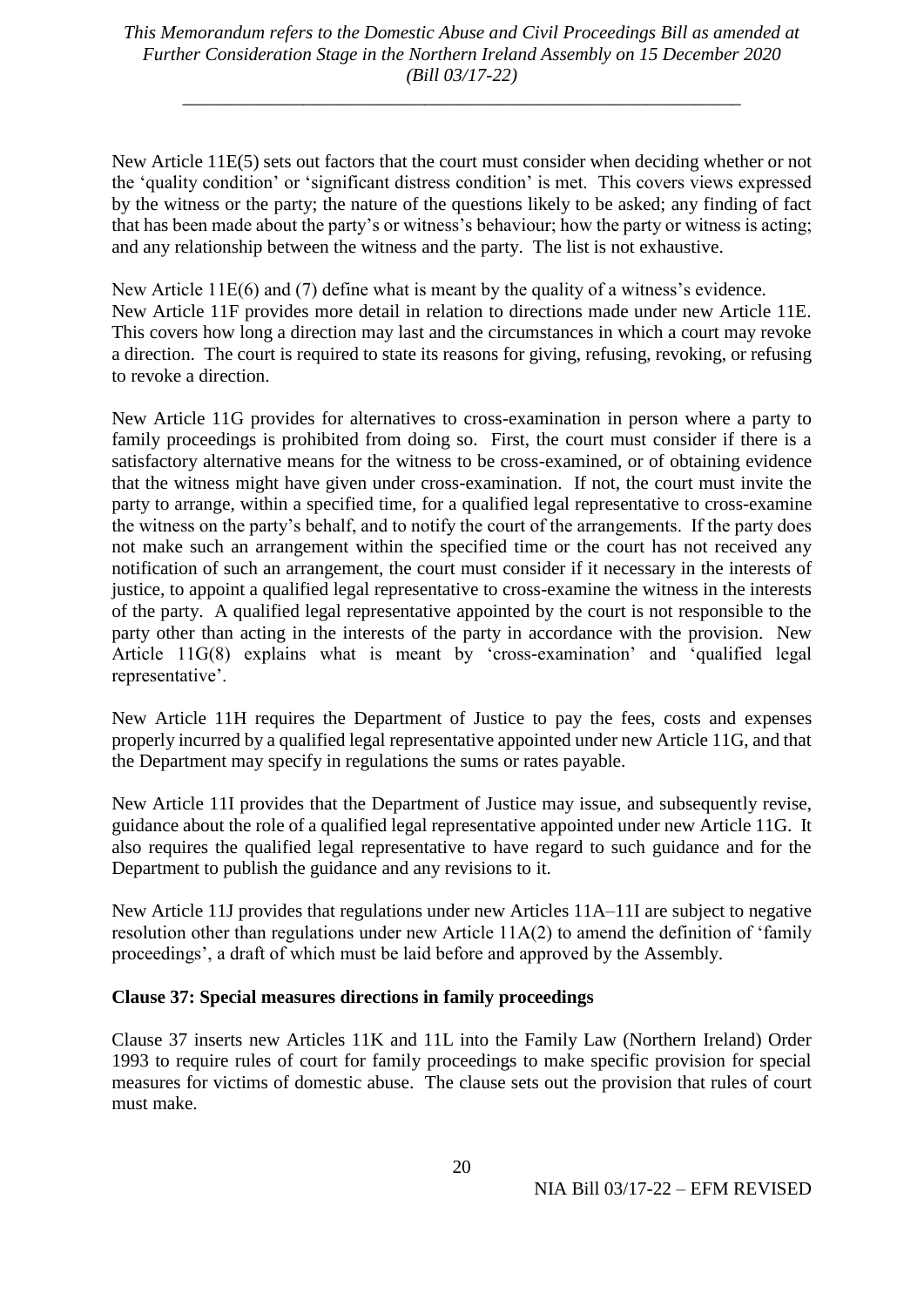\_\_\_\_\_\_\_\_\_\_\_\_\_\_\_\_\_\_\_\_\_\_\_\_\_\_\_\_\_\_\_\_\_\_\_\_\_\_\_\_\_\_\_\_\_\_\_\_\_\_\_\_\_\_\_\_\_\_\_\_

Paragraph (1) of new Article 11K provides that rules of court must make provision to enable a court hearing family proceedings to make a special measures direction in relation to a party or witness (P) who is, or is at risk of, being subjected to abusive behaviour carried out by another party, a relative of a party (except P), or a witness, who is personally connected to P. Paragraph (2) requires such court rules to provide for the court to consider, either on the application of a party, or of the court's own motion, whether one or more special measures directions should be made. Paragraph (3) provides that the rules may also include provision about what factors the court is to take into account when considering whether a special measures direction should be made including but not limited to the availability of the special measures in question and any views expressed by P. Paragraphs (4) and (5) define various meanings for the purposes of this Article.

New Article 11L provides that the Department of Justice may make regulations, which are to be subject to draft affirmative procedure, to amend the definition of 'family proceedings' in paragraph (5) of new Article 11K.

#### **Clause 38: Prohibition of cross-examination in person in civil proceedings generally**

Clause 38 inserts the following new Articles into the Civil Evidence (Northern Ireland) Order 1997 to give a court hearing civil proceedings a discretionary power to prohibit crossexamination in person and includes provision for the court to appoint a publicly-funded legal representative to conduct the cross-examination instead.

New Article 7A defines the meaning of 'civil proceedings' and 'witness' for the purpose of the inserted Articles, and provides that the Department of Justice may by regulations alter the former definition.

New Article 7B provides a discretionary power for the court to give a direction prohibiting cross-examination in person. Such a direction can be given if it appears to the court that either the 'quality condition' or the 'significant distress condition' is met and it would not be contrary to the interests of justice to give the direction. The 'quality condition' is met if the quality of evidence given by the witness is likely to be diminished if the cross-examination is conducted by the party in person and is likely to be improved if a direction is given. The 'significant distress condition' is met if cross-examination in person is likely to cause significant distress to the witness or party, and that distress is likely to be more significant than would be the case if the witness were cross-examined by a person other than the party. A direction under this provision can be made on an application by a party to the proceedings or of the court's own motion.

New Article 7B(5) sets out factors that the court must consider when deciding whether or not the 'quality condition' or 'significant distress condition' is met. This covers views expressed by the witness or the party; the nature of the questions likely to be asked; any finding of fact that has been made about the party's or witness's behaviour; how the party or witness is acting; and any relationship between the witness and the party. The list is not exhaustive.

New Article 7B(6) and (7) define what is meant by the quality of a witness's evidence.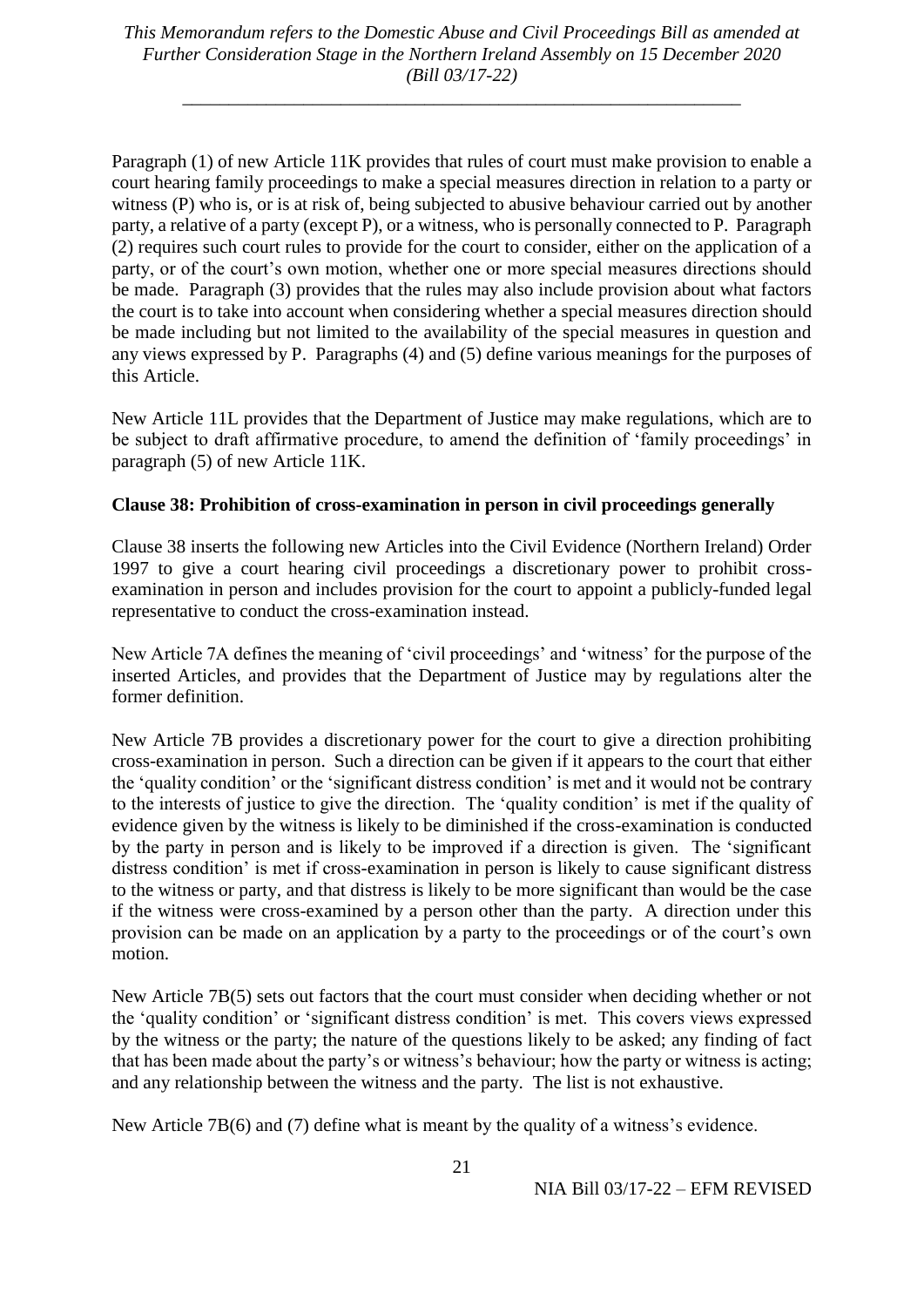\_\_\_\_\_\_\_\_\_\_\_\_\_\_\_\_\_\_\_\_\_\_\_\_\_\_\_\_\_\_\_\_\_\_\_\_\_\_\_\_\_\_\_\_\_\_\_\_\_\_\_\_\_\_\_\_\_\_\_\_

New Article 7C provides more detail in relation to directions made under new Article 7B. This covers how long a direction may last and the circumstances in which a court may revoke a direction. The court is required to state its reasons for giving, refusing, revoking or refusing to revoke a direction.

New Article 7D provides for alternatives to cross-examination in person where a party to civil proceedings is prohibited from doing so. First, the court must consider if there is a satisfactory alternative means for the witness to be cross-examined or of obtaining evidence that the witness might have given under cross-examination. If not, the court must invite the party to arrange, within a specified time, for a qualified legal representative to cross-examine the witness on the party's behalf, and to notify the court of the arrangements. If the party does not make such an arrangement within the specified time, or the court has not received any notification of such an arrangement, the court must consider if it necessary in the interests of justice, to appoint a qualified legal representative to cross-examine the witness in the interests of the party. A qualified legal representative appointed by the court is not responsible to the party other than acting in the interests of the party in accordance with the provision. New Article 7D(8) explains what is meant by 'cross-examination' and 'qualified legal representative'.

New Article 7E requires the Department of Justice to pay the fees, costs and expenses properly incurred by a qualified legal representative appointed under new Article 7D, and that the Department may specify in regulations the sums or rates payable.

New Article 7F provides that the Department of Justice may issue, and subsequently revise, guidance about the role of a qualified legal representative appointed under new Article 7D. It also requires the qualified legal representative to have regard to such guidance and for the Department to publish the guidance and any revisions to it.

New Article 7G provides that regulations under new Articles 7A to 7E are subject to negative resolution other than regulations under new Article 7A(2) to amend the definition of 'civil proceedings', a draft of which must be laid before and approved by the Assembly.

#### **Clause 39: Special measures directions in civil proceedings generally**

Clause 39 inserts new Articles 7H and 7I into the Civil Evidence (Northern Ireland) Order 1997 to require rules of court for civil proceedings to make specific provision for special measures for victims of specified offences. The clause sets out the provision that rules of court must make.

Paragraph (1) of new Article 7H provides that rules of court must make provision to enable a court hearing civil proceedings to make a special measures direction in relation to a party or witness (P) who is the victim, or alleged victim, of a specified offence. Paragraph (2) requires such court rules to provide for the court to consider, either on the application of a party or of the court's own motion, whether P's evidence or (if a party) participation in the proceedings, is likely to be diminished because P is the victim, or alleged victim, of a specified offence; and if so, whether one or more special measures directions should be made.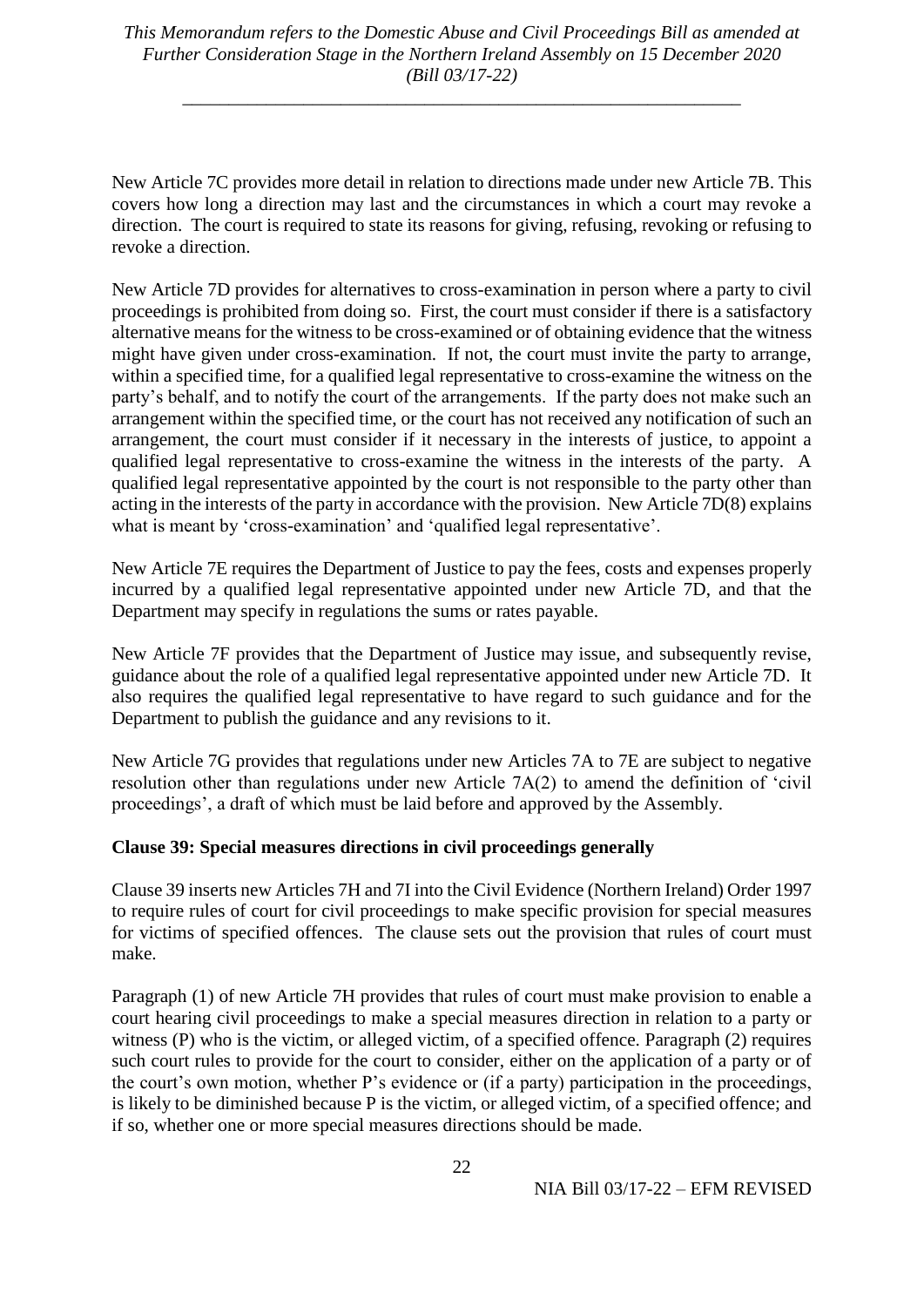Paragraph (3) provides that the rules may also include provision about what factors the court is to take into account when considering whether a special measures direction should be made including but not limited to the availability of the special measures in question and any views expressed by P.

Paragraph (4) provides that a person is the victim of a specified offence if another person has been convicted of, or given a caution for, the offence; and that a person is the alleged victim of a specified offence if another person has been charged with the offence.

Paragraphs (5) to (7) define various meanings for the purposes of this Article.

New Article 7I provides that the Department of Justice may make regulations to amend the definition of 'civil proceedings' in new Article 11H(5), a draft of which must be laid before and approved by the Assembly . It further provides regulations made (only) under new Article 11H(5) to specify offences are subject to negative resolution.

## **Part 3 – Commencement and Short Title**

## **Clause 40: Commencement**

This clause makes provision for the commencement of the provisions of the Bill and gives the Department of Justice powers to make such transitional, transitory or savings provisions as the Department considers appropriate when bringing those provisions into operation.

## **Clause 41: Short title**

This clause provides the short title for the Bill.

## **FINANCIAL EFFECTS OF THE BILL**

28. It is considered that a significant proportion of current domestic abuse related offences will come within the remit of the new offence once in place. It is anticipated that the creation of a new domestic abuse offence will lead to a 2 - 4% uplift in the annual number of domestic abuse incidents and crimes already recorded by police. Working on this assumption using the mid point of 3%, and including costs for the automatic eligibility for consideration for special measures provision, this would lead to increased costs of around £1.2m to the criminal justice system per annum. The payment of fees, costs and expenses to a court-appointed qualified legal representative in family and civil proceedings where there is a prohibition of cross-examination in person is currently estimated to incur costs of no more than £50,000 per year. A full economic appraisal of the legal aid provisions at Clause 27 has not been conducted. This exercise will be undertaken before the commencement of these provisions and the outcome of that exercise will be shared with the Assembly through the Justice Committee and will be made publicly available.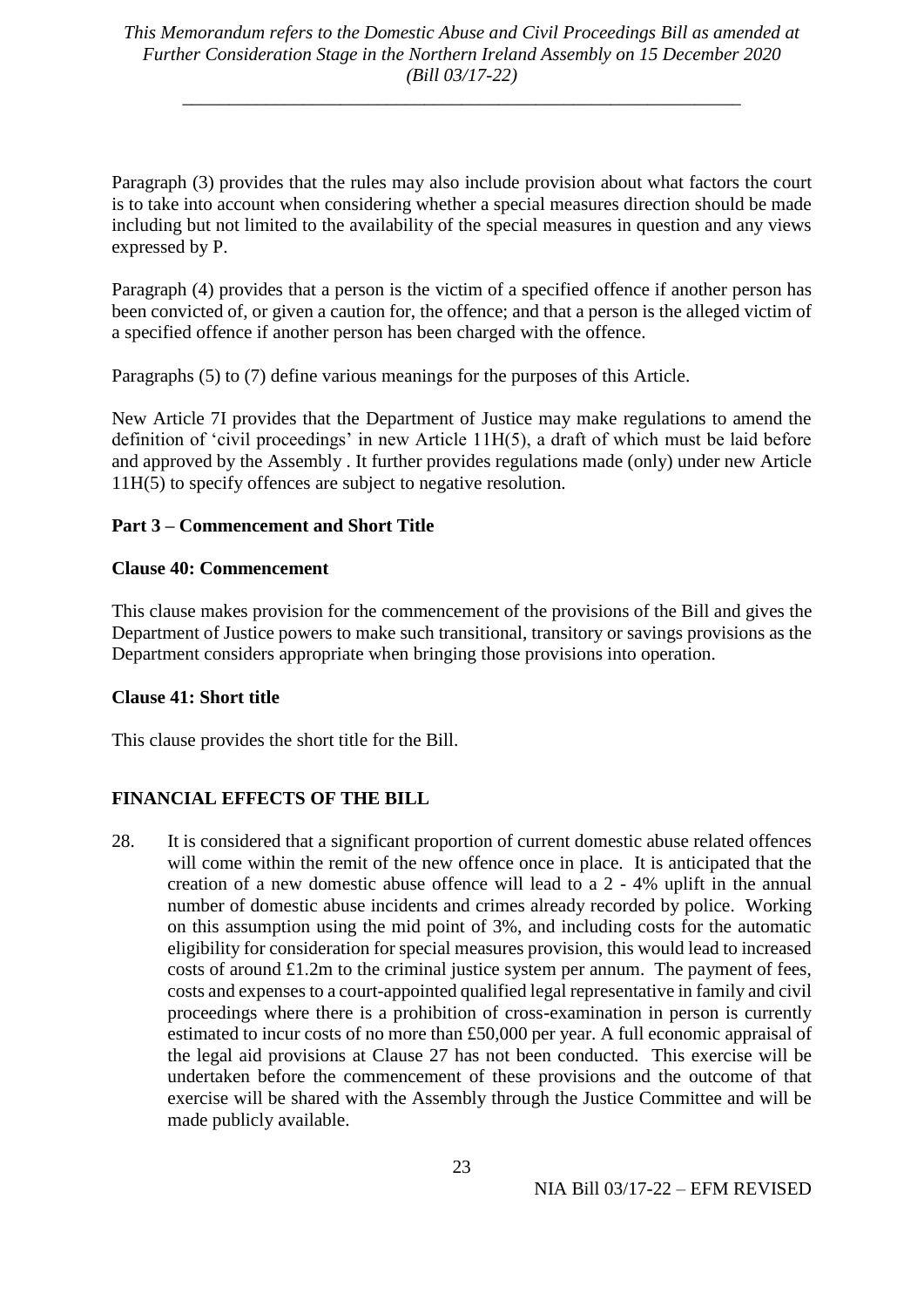\_\_\_\_\_\_\_\_\_\_\_\_\_\_\_\_\_\_\_\_\_\_\_\_\_\_\_\_\_\_\_\_\_\_\_\_\_\_\_\_\_\_\_\_\_\_\_\_\_\_\_\_\_\_\_\_\_\_\_\_

### **HUMAN RIGHTS ISSUES**

29. All proposals have been screened and are considered to be Convention compliant.

## **EQUALITY IMPACT ASSESSMENT**

30. In accordance with its duty under section 75 of the Northern Ireland Act 1998, the Department conducted screening exercises on the original proposals, concluding that they did not have significant implications for equality of opportunity and that an equality impact assessment was therefore not necessary. This is based on the fact that the offence and the prohibition of cross-examination in person in family (and civil) proceedings would apply equally to all section 75 categories, albeit that a higher proportion of offenders and victims are male and female respectively.

## **SUMMARY OF THE REGULATORY IMPACT ASSESSMENT**

31. No direct costs will be created for the private or voluntary sectors. Ultimately it may result in modest savings to employers in the private and voluntary sectors.

#### **DATA PROTECTION IMPACT ASSESSMENT/DATA PROTECTION BY DESIGN**

32. A Data Protection Impact Assessment has been carried out. This noted that the Department of Justice will not collect, use, store or share any personal data arising from the creation of the new offence. However, criminal justice agencies investigating and prosecuting the new offence will need to collect and process personal data on victims, witness and the accused. The data will be processed in line with the robust procedures and protocols already in place for investigating and prosecuting other existing criminal offences.

## **RURAL NEEDS IMPACT ASSESSMENT**

- 33. A Rural Needs Impact Assessment has been carried out. This noted that the new offence and other provisions in the Bill will apply to all areas of Northern Ireland, both urban and rural. We do however consider that specific action may be required to raise awareness of the new offence in rural areas and that innovative approaches and methods may be required to raise the profile of the offence.
- 34. Although not a barrier, it should be noted that the context of the rural environment in which a potential victim and perpetrator live will have relevance with regards to the offence, and its potential impact. For example, victims' social isolation may be compounded by geographical isolation, particularly where abuse may include control of access to a car, money, checking mileage. The context of domestic abuse in a rural setting will be recognised and referenced in the guidance and training associated with the offence for police and prosecutors.